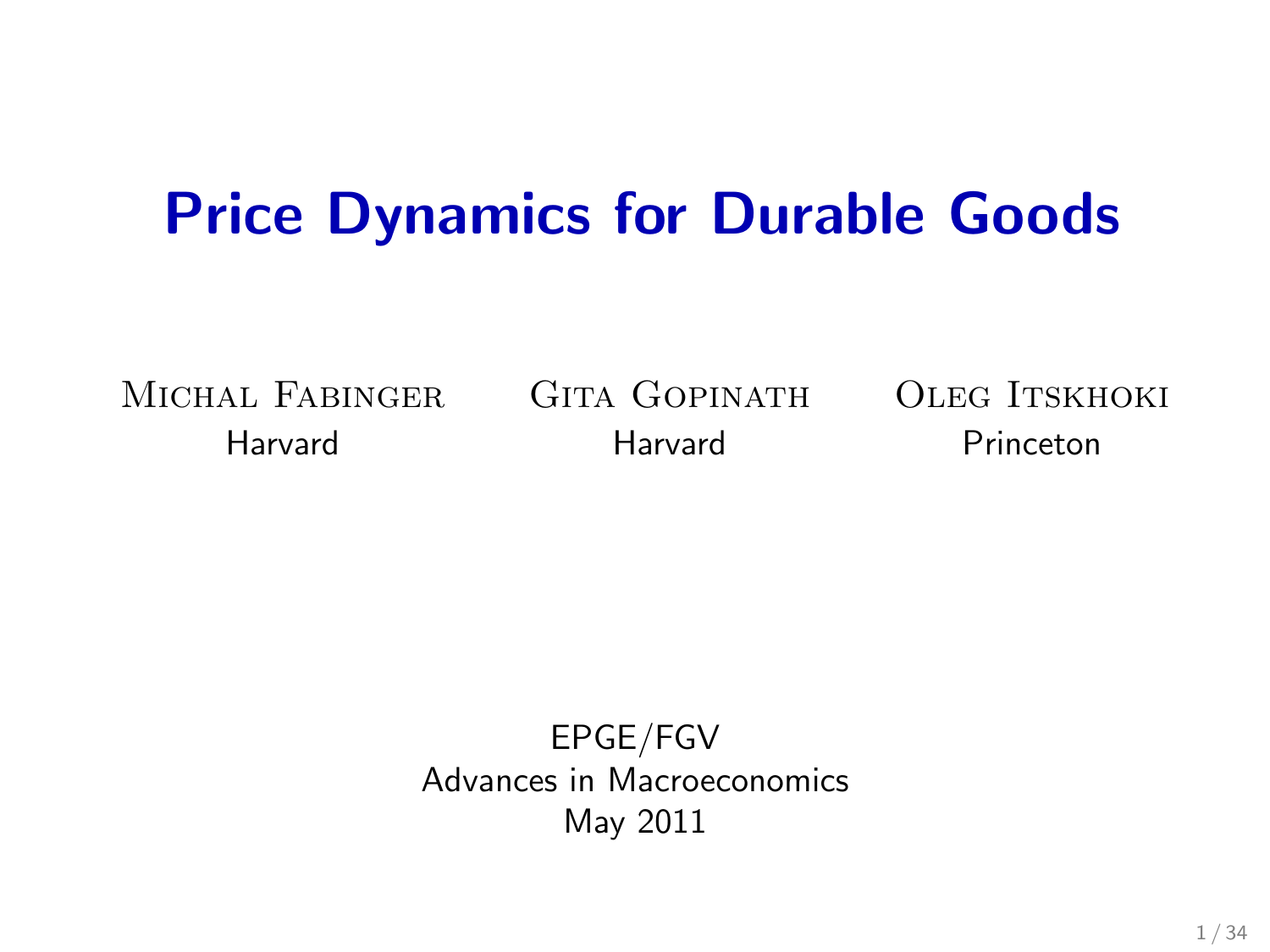#### **Motivation**

- Durables play a crucial role in business cycle fluctuations
	- $-$  ∼60% of non-service consumption, all of investment
	- most volatile component of GDP
- Standard macro models assume marginal cost or constant markup pricing for durables
	- DSGE models with durables
	- Barsky, House and Kimball (2007)
- Endogenous price dynamics can affect the cyclical properties of durables
- Pass-through and markup dynamics with durable good pricing
- (Interesting time inconsistency problem)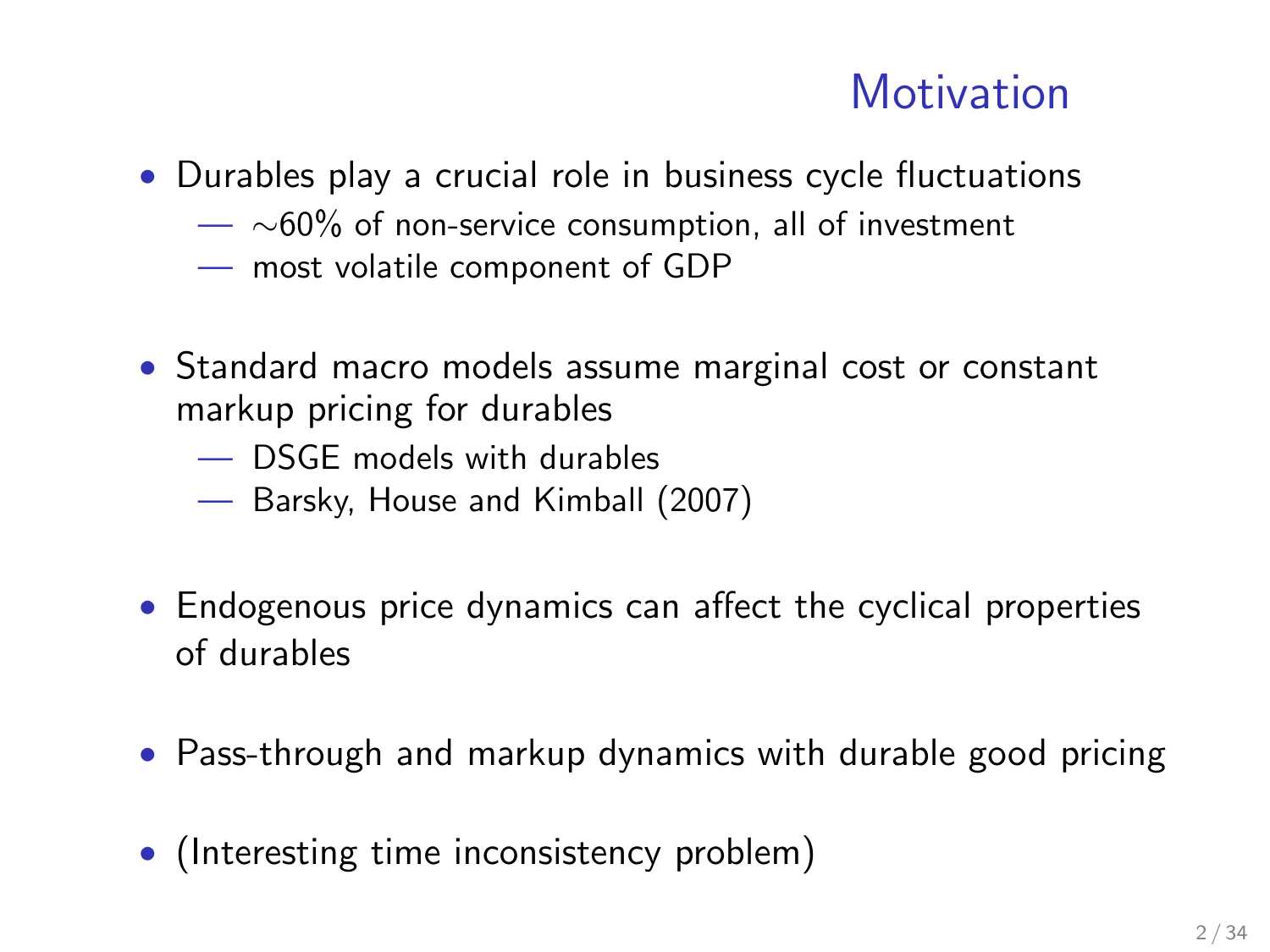### **Motivation**

Gopinath, Itskhoki and Neiman (2011)



Figure: Change in US Import Values and Prices, 2008:07-2009:06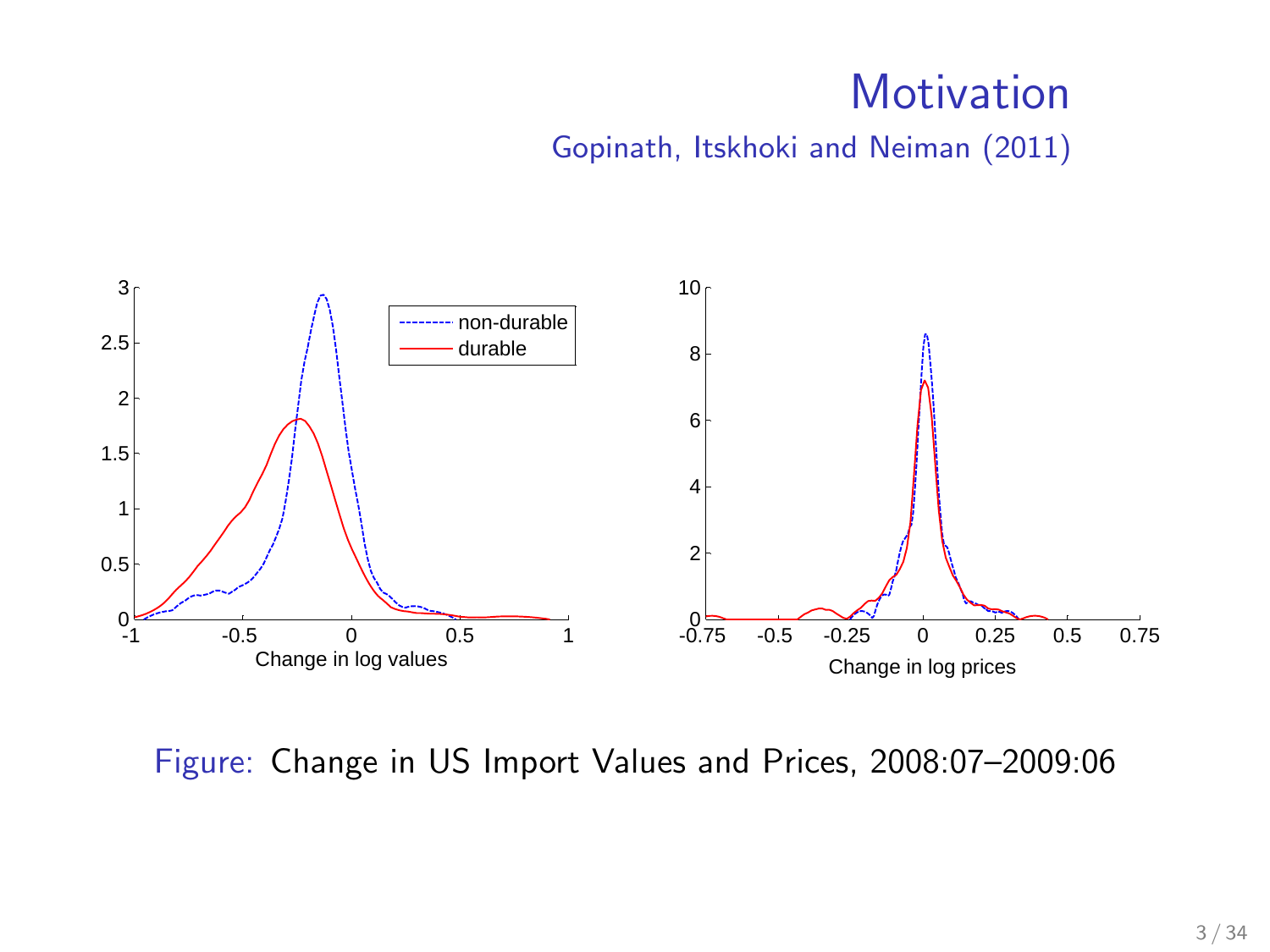# Main Findings

#### • Assumptions

- Some degree of monopolistic power
- Lack of commitment by firms
- Discrete time periods between price setting
- Results
	- **1** Endogenous markup dynamics
		- markups decrease with the stock of durables
	- **2** 'Countercyclical' markups in response to cost shocks
		- incomplete pass-through
	- <sup>3</sup> 'Procyclical' markups in response to demand shocks
	- 4 Adjustment-cost-like effect on quantities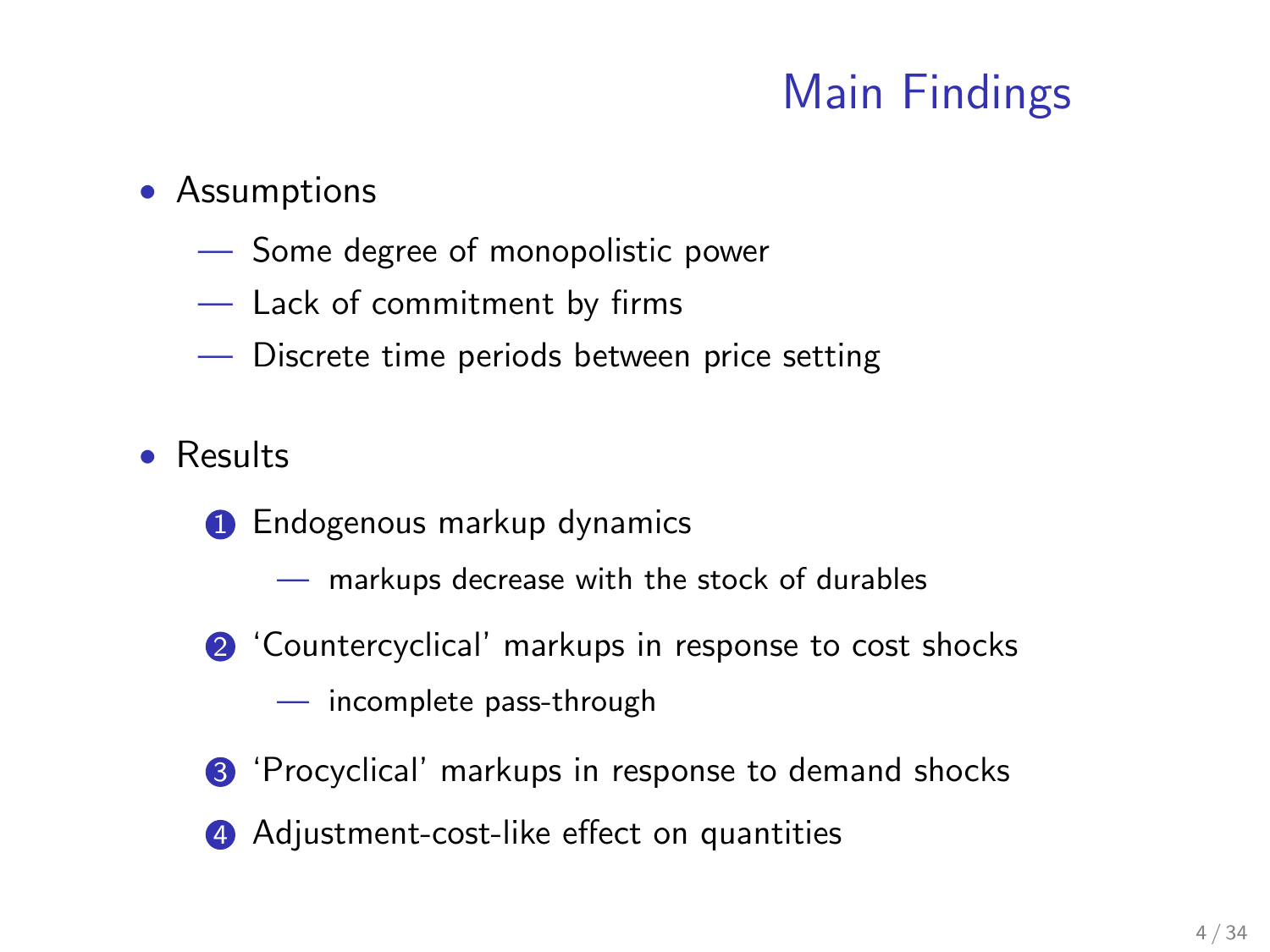## Literature

Durable Monopoly Pricing

- Coase conjecture
	- Coase (1972), Stokey (1981), Bulow (1982), Gul et al. (1986), Bond and Samuelson (1984)
	- We focus on:  $\Delta t \gg 0$ ,  $\delta > 0$ , dynamics
- Durable-good oligopoly pricing
	- Gul (1987), Esteban (2003), Esteban and Shum (2007)
	- We focus on: dynamics of markups, GE
- Macro models
	- Caplin and Leahy (2006), Parker (2001)
	- We focus on: general demand and market structures, GE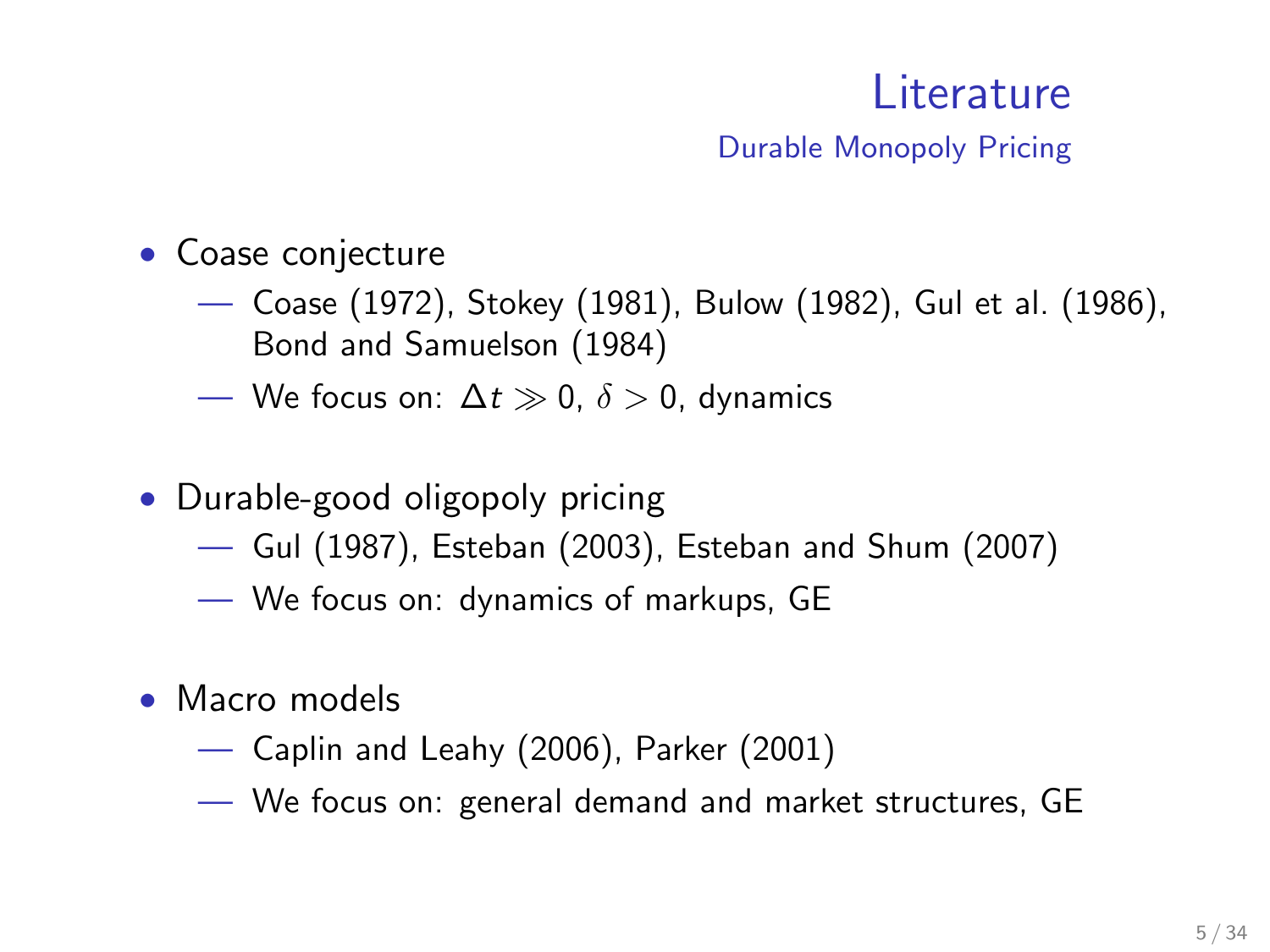#### Demand

• Representative agent solves:

$$
\max_{\{C_t, D_t, X_t, \ldots\}} \mathbb{E}_t \sum_{t=0}^{\infty} \beta^t U(C_t, D_t) \quad \text{s.t.} \quad \begin{array}{l} P_{Ct} C_t + P_t X_t \leq E_t \\ D_t = (1 - \delta) D_{t-1} + X_t \end{array}
$$

Denote  $\Lambda_t$  the LM on expenditure constraint

- Partial durability,  $\delta \in (0,1)$
- Discrete time,  $\beta < 1$
- Optimal choice of  $D_t$  satisfies:

$$
u'(D_t; \xi_t) = P_t - \beta (1 - \delta) \mathbb{E}_t \left\{ \frac{\Lambda_{t+1}}{\Lambda_t} P_{t+1} \right\},\,
$$

where  $u'(D_t, \xi_t) = U_D(\mathcal{C}_t, D_t)/\Lambda_t$  and  $\xi_t$  is a stand-in for an arbitrary demand shock

• Approximation:  $\Lambda_t \approx const$  (implies constant interest rate)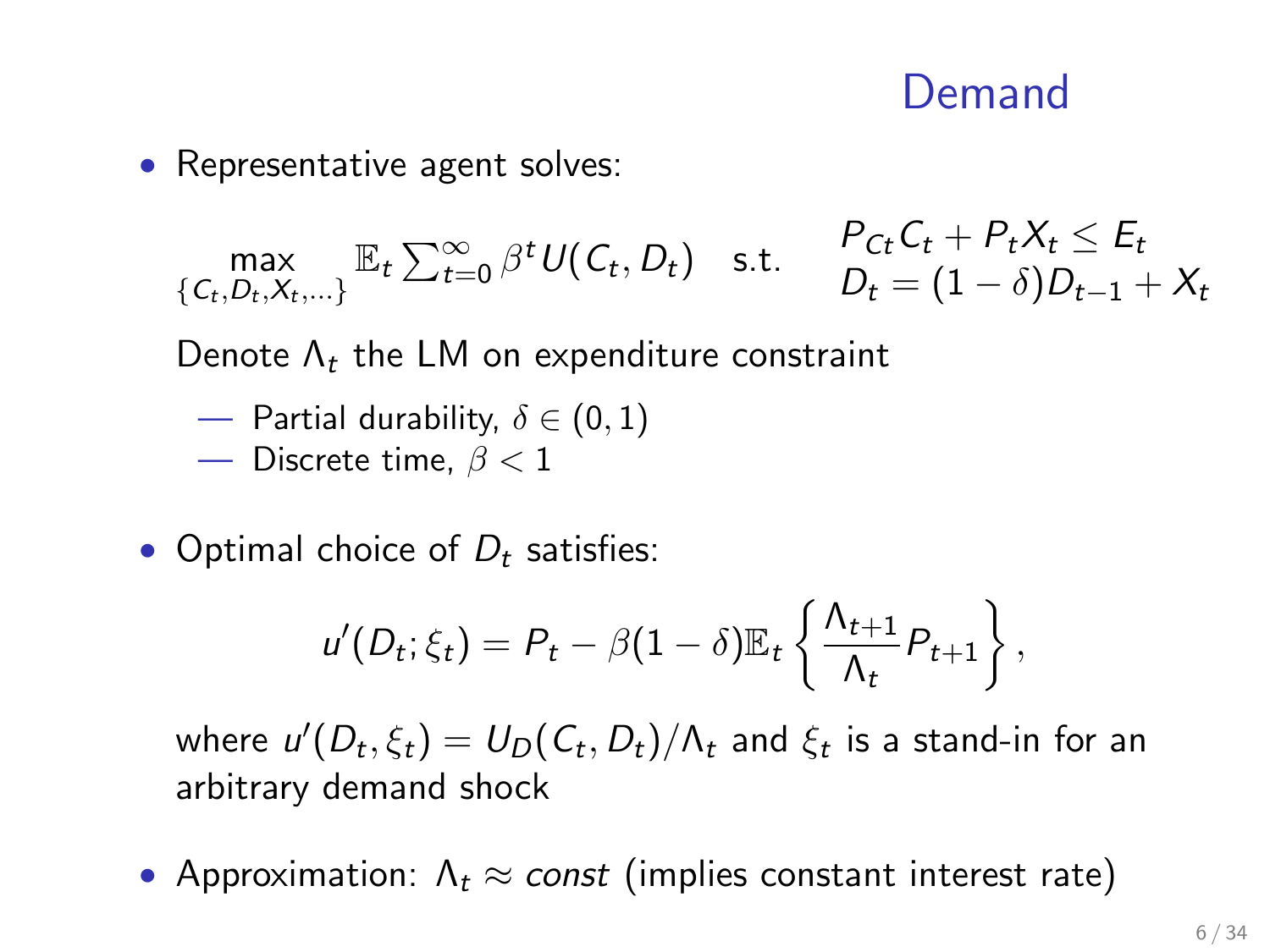# Demand

Two special cases

• Constant-elasticity demand:

$$
u'(D,\xi)=\xi\cdot D^{-1/\sigma}
$$

— in the limit  $\delta \rightarrow 1$  results in constant markup pricing

• Linear demand:

$$
u'(D,\xi)=a+\xi-bD
$$

— yields simple closed-form solutions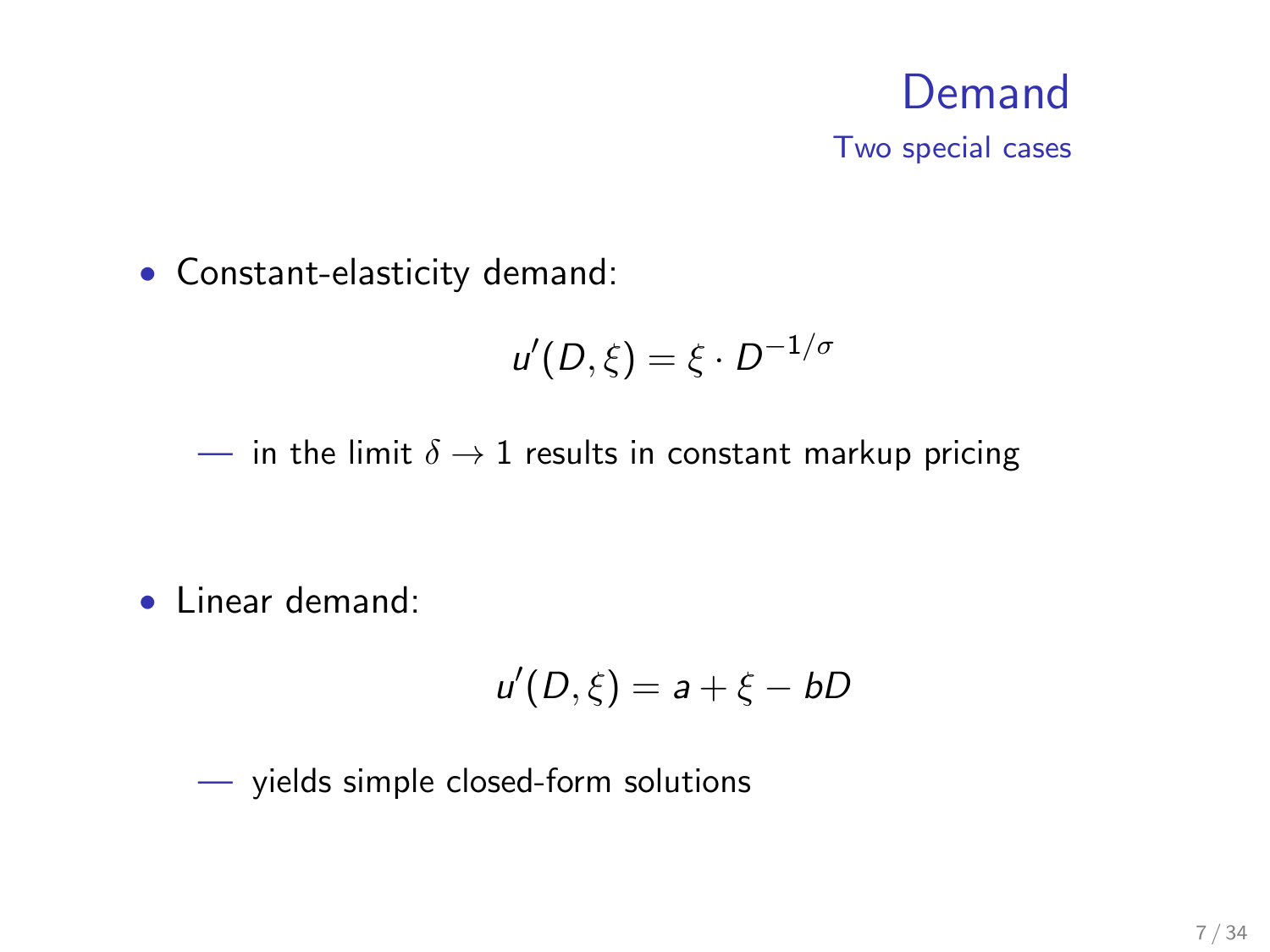### Market Structure

- Market structure:
	- Monopoly
	- Monopolistic competition
	- Homogenous-good Oligopoly
	- Next time: differentiated-good oligopoly
- Equilibrium concept:
	- Commitment (benchmark)
	- Discretion (Markov Perfect Equilibrium)
	- Not for now: reputational equilibria under oligopoly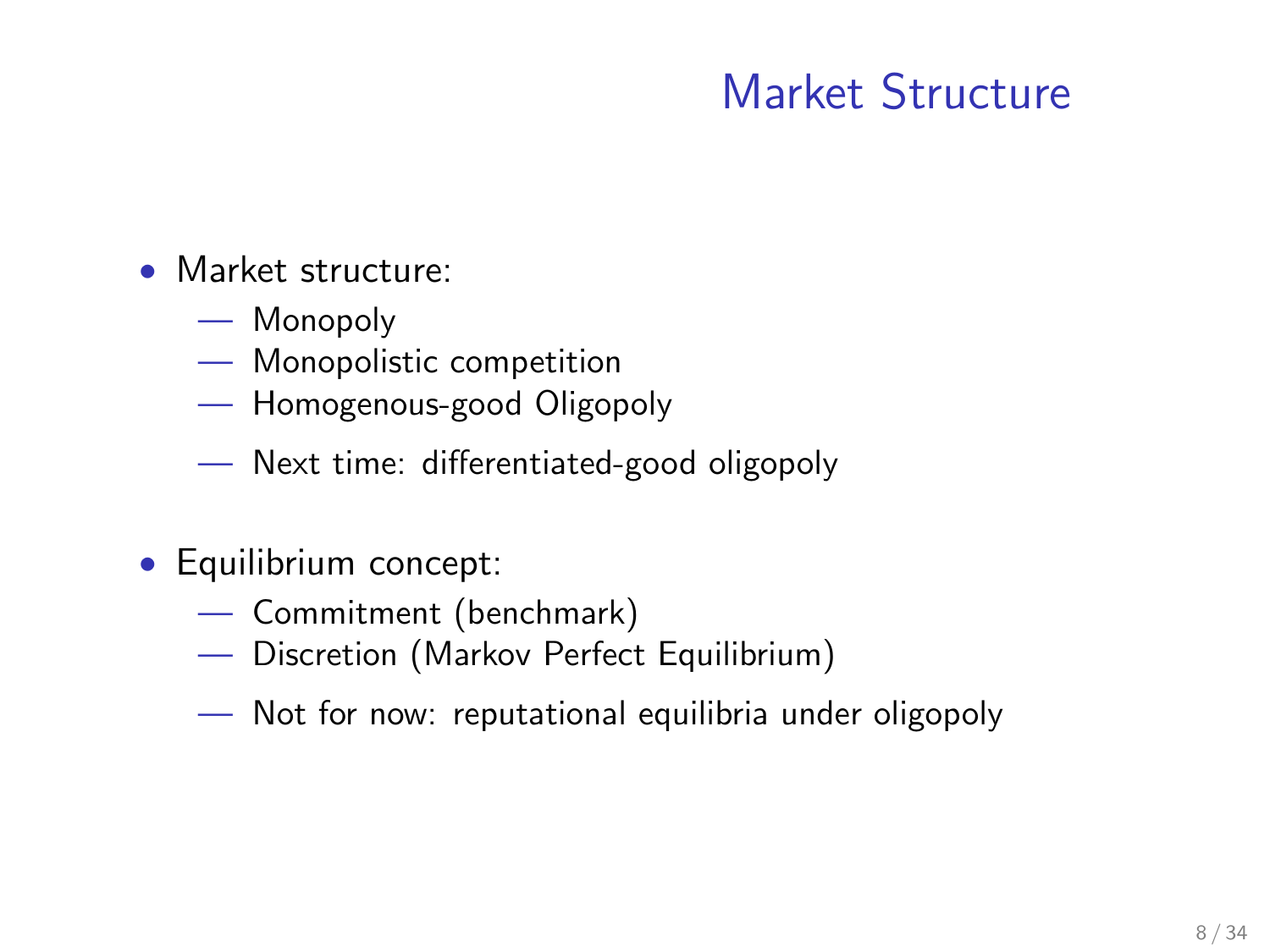# Durable Good Monopoly Commitment

• Optimal pricing with commitment

$$
V^{C}(D_{-1}) = \max_{\{P_t, X_t, D_t\}_{t \geq 0}} \mathbb{E}_0 \sum_{t=0}^{\infty} \beta^{t} (P_t - W_t) X_t
$$

subject to durable stock dynamics

$$
D_t = X_t + (1 - \delta)D_{t-1}
$$

and durable-good demand

$$
u'(D_t, \xi_t) = P_t - \beta (1 - \delta) \mathbb{E}_t P_{t+1}
$$

and initial condition  $D_{-1} = 0$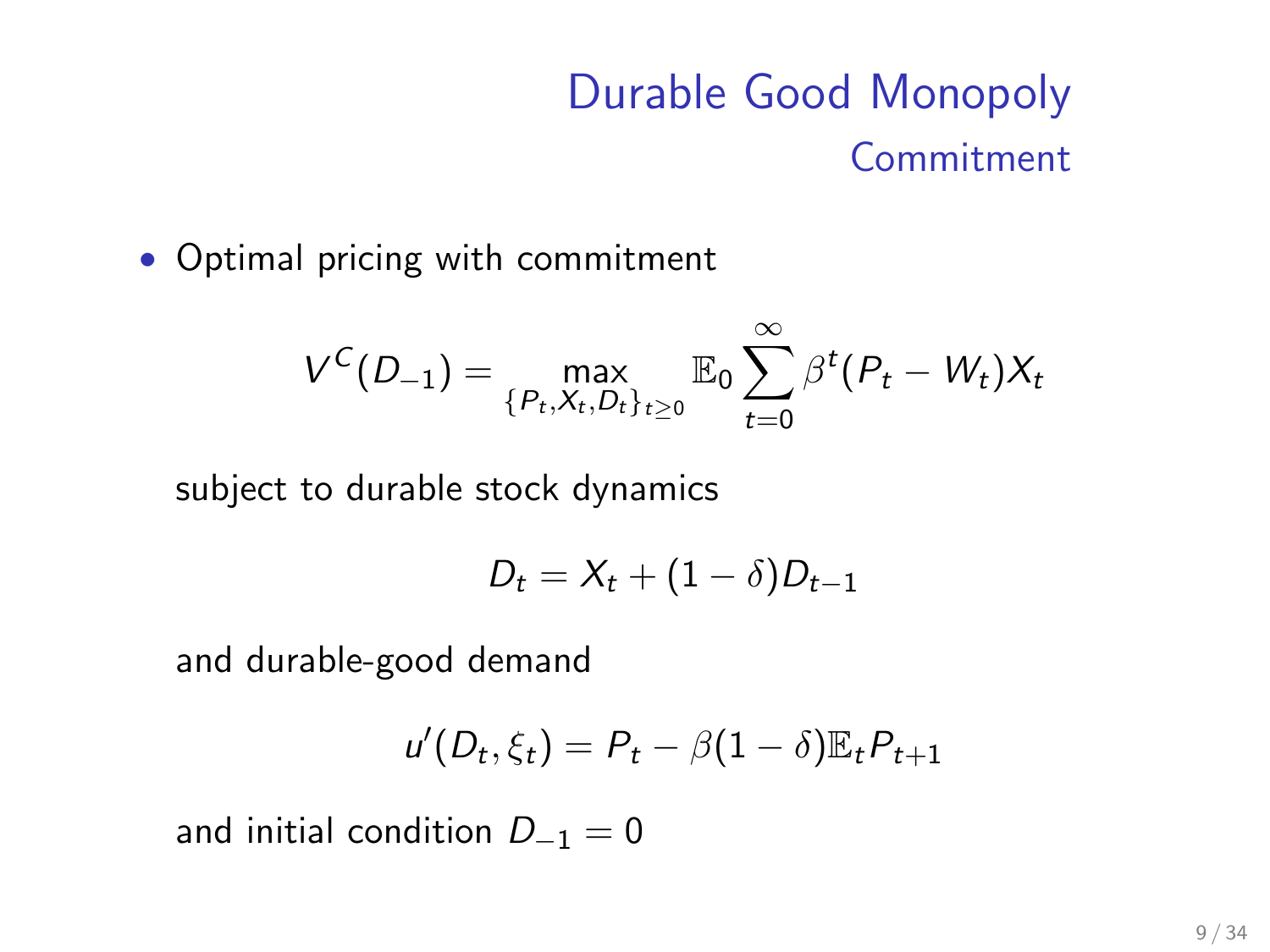#### Commitment (continued)

• First-order optimality:

$$
P_0: \t D_0 - (1 - \delta)D_{-1} = \lambda_0,
$$
  
\n
$$
P_t, t \ge 1: \t D_t - (1 - \delta)D_{t-1} = \lambda_t - (1 - \delta)\lambda_{t-1},
$$
  
\n
$$
D_t, t \ge 0: \t (P_t - W_t) - \beta(1 - \delta)\mathbb{E}_t\{P_{t+1} - W_{t+1}\}
$$
  
\n
$$
= -\lambda_t u''(D_t, \xi_t),
$$

where  $\lambda_t$  is LM on demand constraint

- Given initial condition  $(D_{-1} = 0)$ , we have  $\lambda_t \equiv D_t$ (commitment ∼ leasing)
- Optimality condition:

$$
(P_t - W_t) - \beta (1 - \delta) \mathbb{E}_t \{ P_{t+1} - W_{t+1} \} = \underbrace{-D_t u''(D_t, \xi_t)}_{\equiv \frac{1}{\sigma_t} u'(D_t, \xi_t)}
$$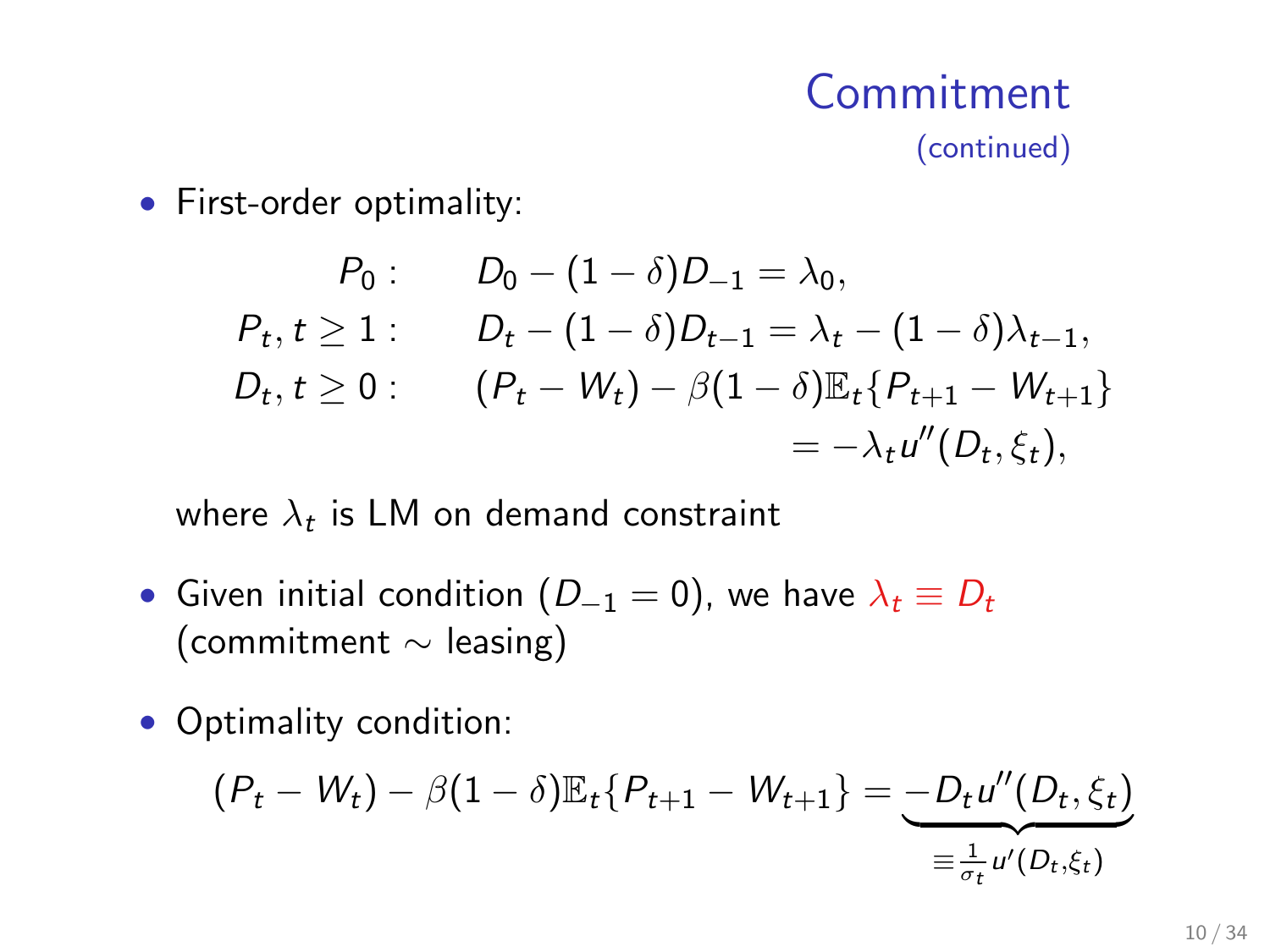#### Commitment (continued)

• Combining optimality condition with demand:

$$
u'(D_t, \xi_t) + D_t u''(D_t, \xi_t) = W_t - \beta (1 - \delta) \mathbb{E}_t W_{t+1}
$$
  
\n
$$
P_t - \beta (1 - \delta) \mathbb{E}_t P_{t+1} = u'(D_t, \xi_t)
$$

• Contrast with marginal cost pricing:

$$
u'(D_t, \xi_t) = W_t - \beta (1 - \delta) \mathbb{E}_t W_{t+1}
$$

Proposition

Durable pricing with commitment features no endogenous dynamics:

- P<sup>t</sup> ≡ P when there are no shocks (W ¯ <sup>t</sup> and ξ<sup>t</sup> constant)
- $D_{t-1}$  does not affect  $P_t$ , controlling for  $W_t$  and  $\xi_t$
- $\,P_t$  inherits the exogenous persistence of  $W_t$  and  $\xi_t$   $\,$   $\cdot$  [details](#page-0-0)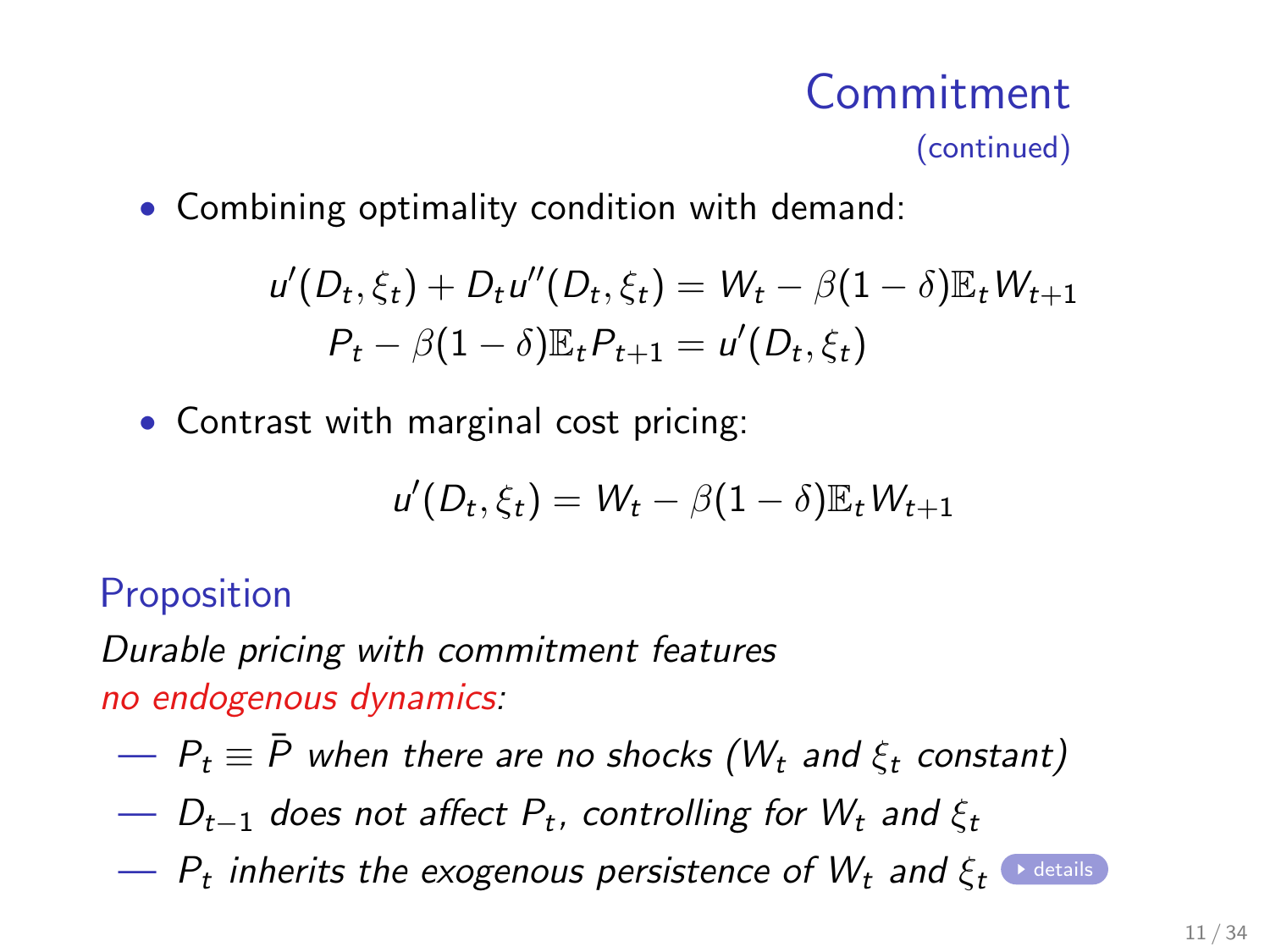# Commitment

Two special cases

• Constant-elasticity demand

 $\longrightarrow$  constant markup pricing

$$
P_t = \frac{\sigma}{\sigma - 1} W_t
$$

• Linear demand

$$
P_t = \frac{1}{2} \left[ \frac{a}{1 - \beta(1 - \delta)} + \frac{\xi_t}{1 - \rho_{\xi}\beta(1 - \delta)} + W_t \right]
$$

— response to cost shocks does not depend on  $\delta$ 

— level of markup increases with durability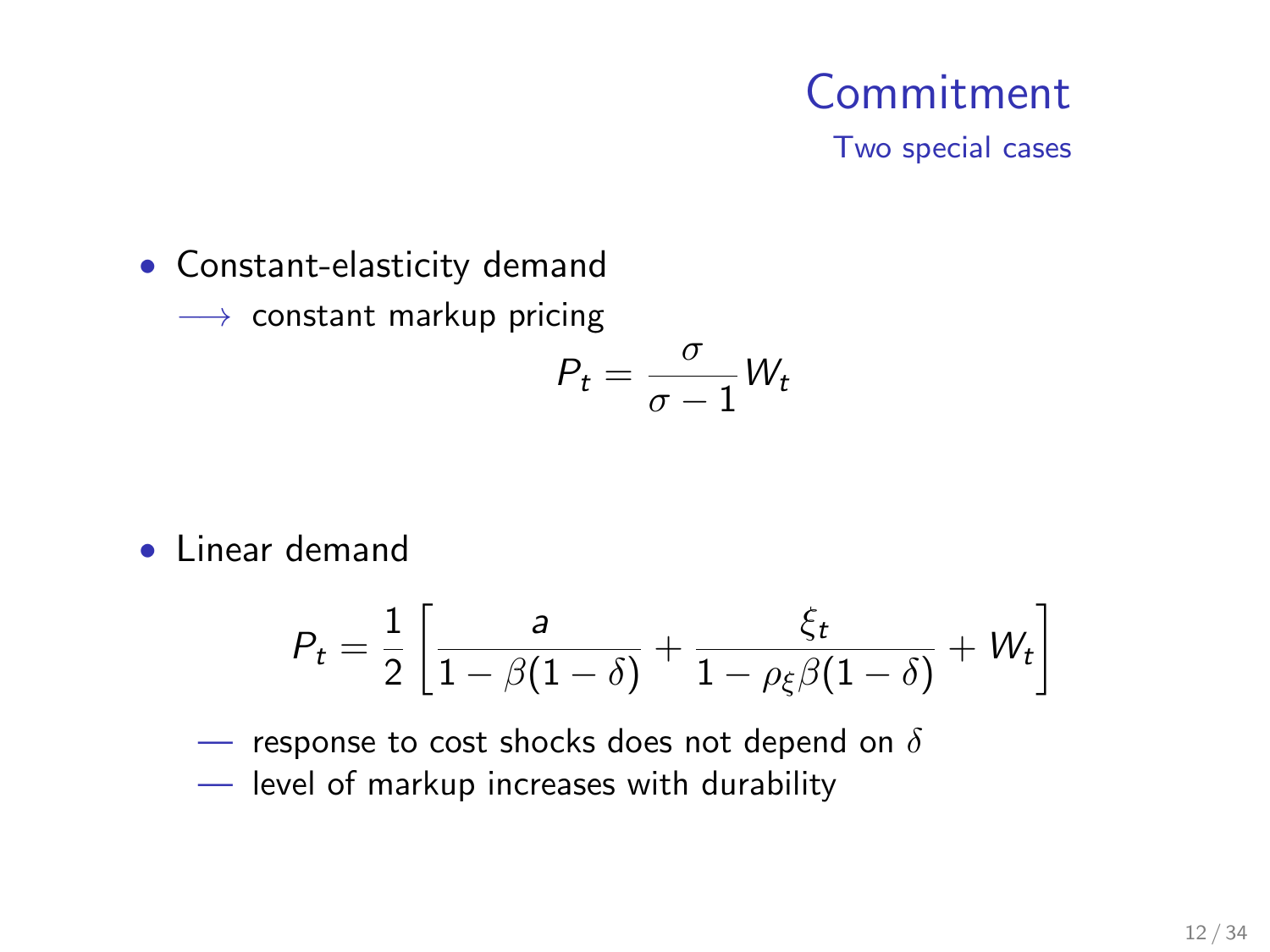# Durable Good Monopoly **Discretion**

- Time inconsistency problem:
	- demand depends on expected price tomorrow
	- firm wants to promise high price tomorrow
	- but tomorrow it fails to internalize the effect of price on previous-period demand
	- firm competes with itself across time and in the limit of continuous time firm loses all monopoly power (Coase)
- Solution concept:
	- consumers are infinitesimal, form rational expectations about future prices and purchase durables according to demand
	- the firm set today's price to maximize value anticipating its inability to commit to future prices
	- accumulated stock of durables is the state variable
	- Markov Perfect Equilibrium
- Optimal price duration? Commitment versus flexibility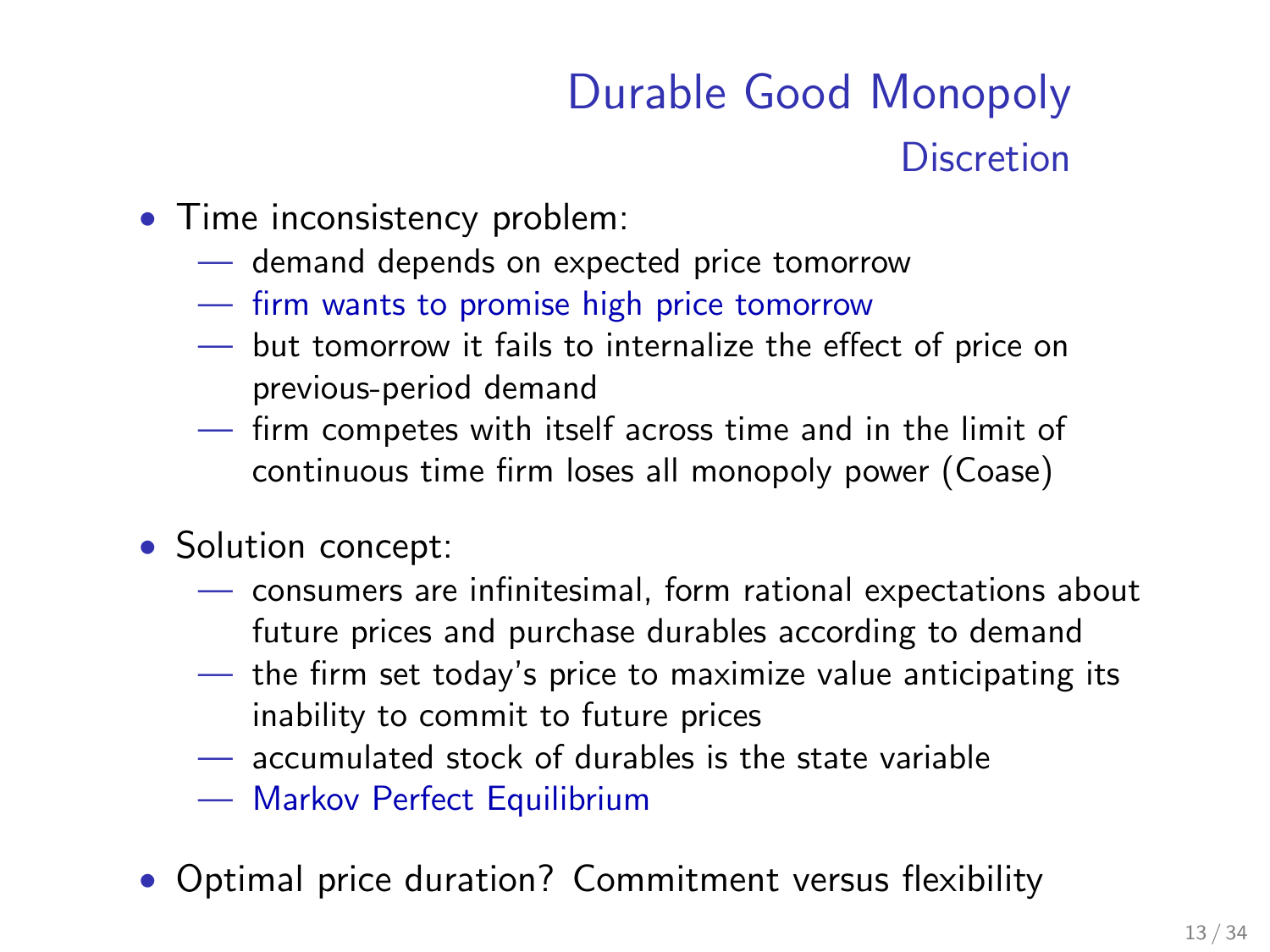#### **Discretion** (continued)

• Formally, the problem of the firm:

$$
V(D_{-1}, W, \xi) = \max_{(P, X, D)} \left\{ (P - W)X + \beta \mathbb{E} V(D, W', \xi') \right\}
$$
  
s.t. 
$$
D = X + (1 - \delta)D_{-1},
$$

$$
u'(D, \xi) = P - \beta(1 - \delta) \mathbb{E}_t p(D, W', \xi')
$$

• Equilibrium requirement:

$$
p(D_{-1}, W, \xi) = \arg \max_{(P, X, D)} \left\{ (P - W)X + \beta \mathbb{E} V(D, W', \xi') \right\}
$$

is the equilibrium strategy of the firm given state variable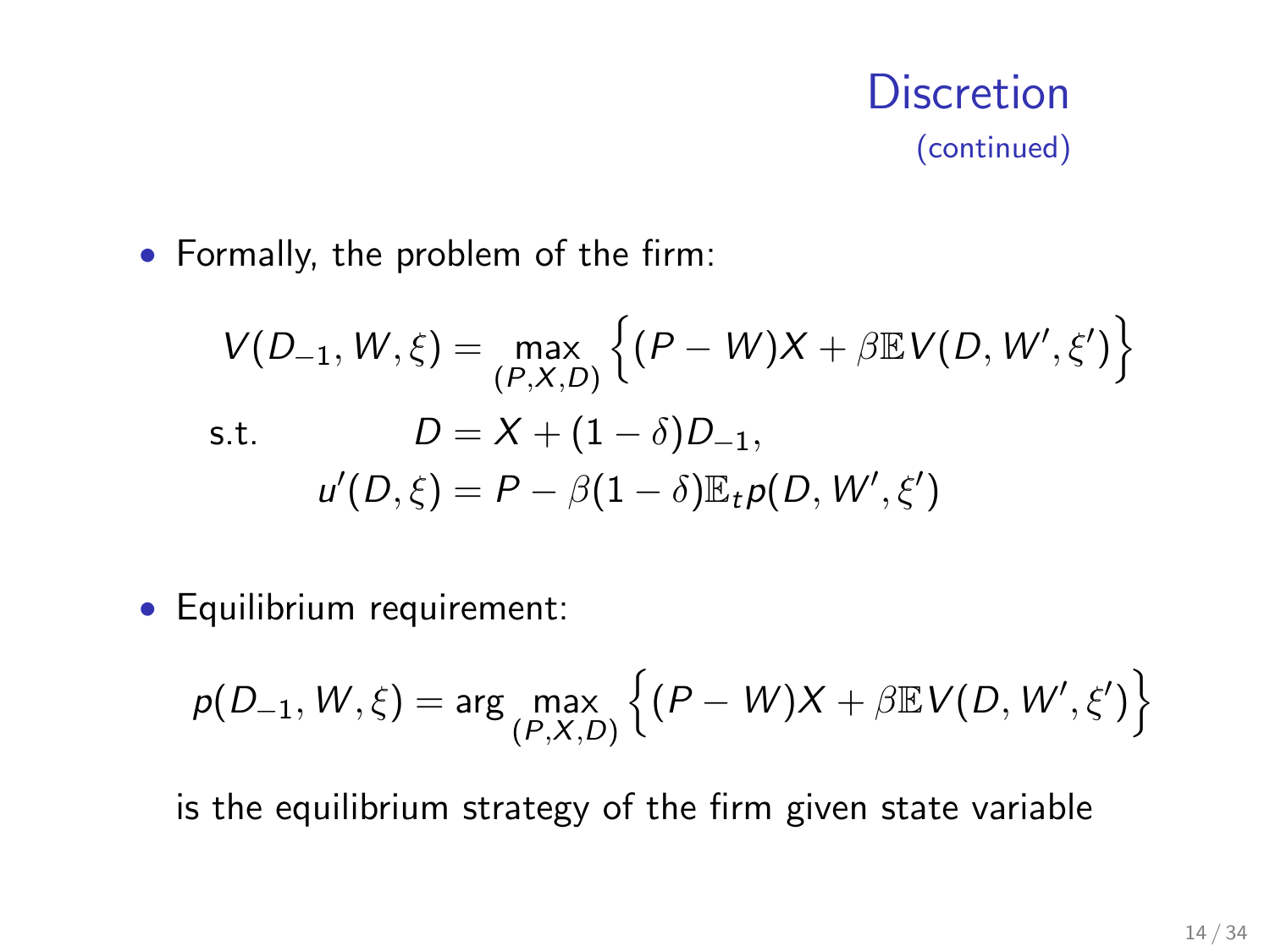#### **Discretion** (continued)

#### • Optimality condition:

$$
(P_t - W_t) - \beta (1 - \delta) \mathbb{E}_t \{ P_{t+1} - W_{t+1} \}
$$
  
=  $(D_t - (1 - \delta) D_{t-1}) \frac{1}{-\varphi'(P_t, W_t, \xi_t)},$ 

where demand slope is

$$
\varphi'(P_t, W_t, \xi_t) = \frac{1}{u''(D_t, \xi_t) + \beta(1 - \delta)\mathbb{E}_t p'(D_t, W_{t+1}, \xi_{t+1})}
$$

- Perturbation argument
- Lack of commitment (contrast with leasing)
- State variable dynamics:

$$
D_t = \varphi(p(D_{t-1}, W_t, \xi_t), W_t, \xi_t) = f(D_{t-1}, W_t, \xi_t)
$$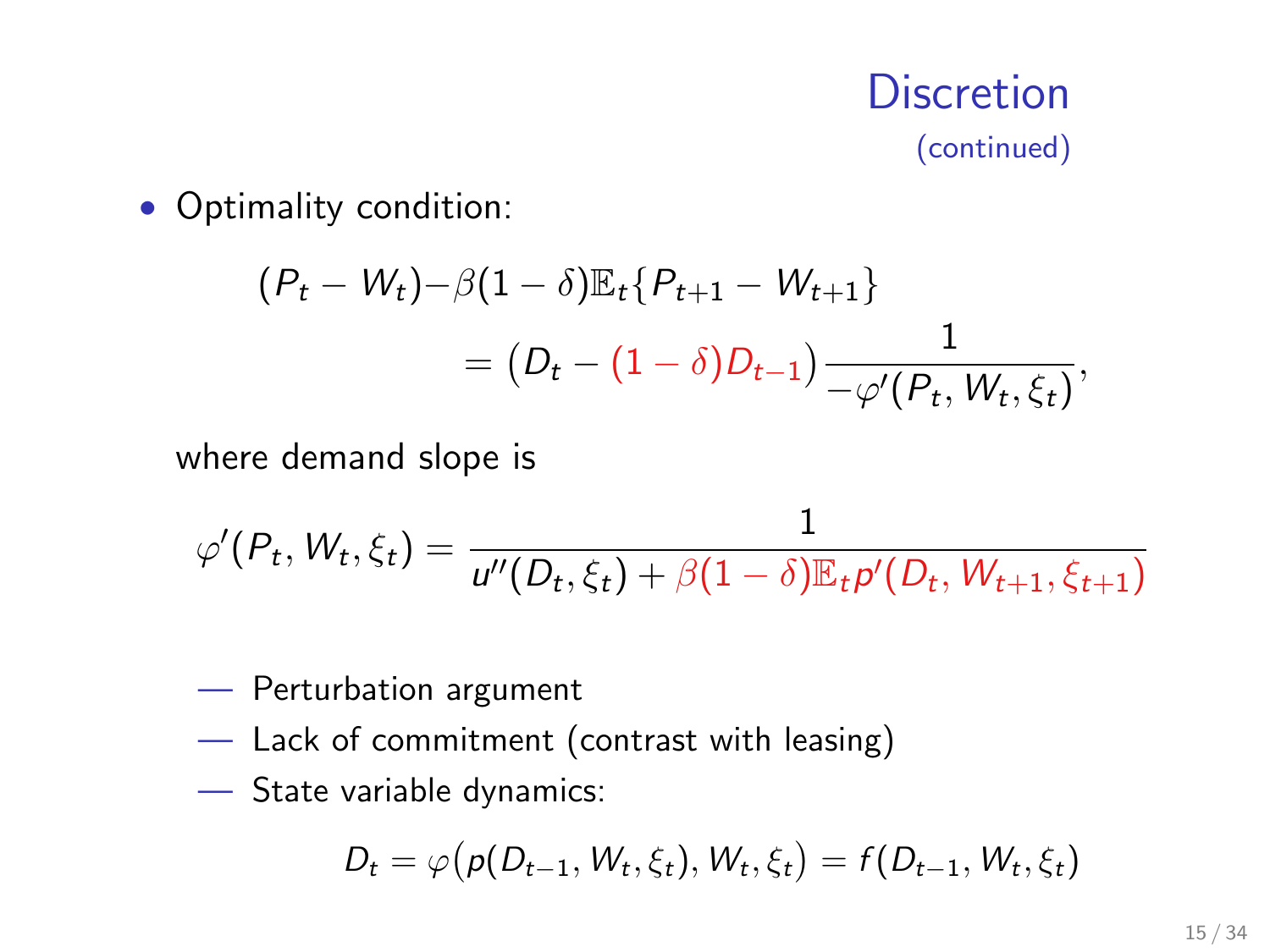#### **Discretion** General Results

#### **Proposition**

(a) Steady state:  $\bar{P}=\frac{\bar{\sigma}}{2}$  $\frac{\partial}{\partial \bar{\sigma}-\delta \bar{\kappa}} W,$ where  $\bar{\sigma} \equiv \frac{-u'(\bar{D})}{\bar{D}u''(\bar{D})}$  $\frac{-u'(\bar D)}{{\bar D}u''(\bar D)}, \ \bar\kappa\equiv 1+\frac{\beta(1-\delta){\rho'}(\bar D)}{u''(\bar D)}$  $\frac{(-\delta)\rho'(\bar{D})}{\mu''(\bar{D})}>1, \; \mu'(\bar{D})=[1-\beta(1-\delta)]\bar{P}.$ 

(b) Endogenous dynamics:

 $D_{t-1}$  is state variable for pricing at t and  $p'(\cdot, W, \xi) < 0$ .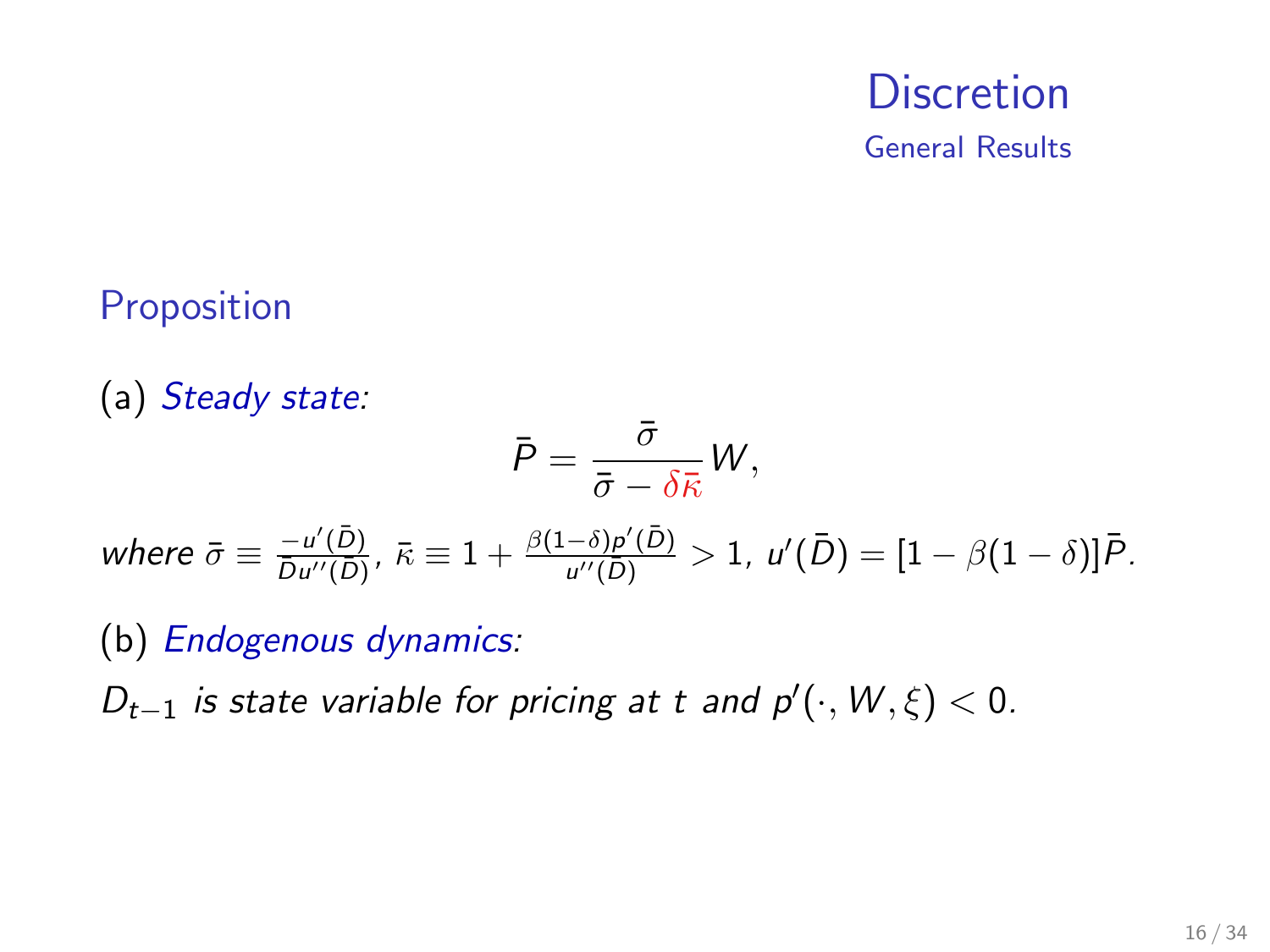# **Discretion**

Linear Demand

#### **Proposition**

With linear demand and  $AR(1)$  demand and cost shocks, there exists a linear equilibrium:

$$
P_t = \bar{P} - \alpha (D_{t-1} - \bar{D}) + \gamma (W_t - \bar{W}) + \omega \xi_t,
$$
  
\n
$$
D_t = \bar{D} + \phi (D_{t-1} - \bar{D}) - \psi (W_t - \bar{W}) + \chi \xi_t,
$$
  
\nwith  $\alpha > 0$ ,  $\phi \in (0, 1 - \delta)$ ,  $\gamma \in (0.5, 1)$ ,  $\omega, \psi, \chi > 0$ .

#### **Corollary**

(i)  $D_t$  increases over time, as prices and markups fall.

(ii) markups increase (procyclical) with demand shocks and decrease (countercyclical) with cost shocks.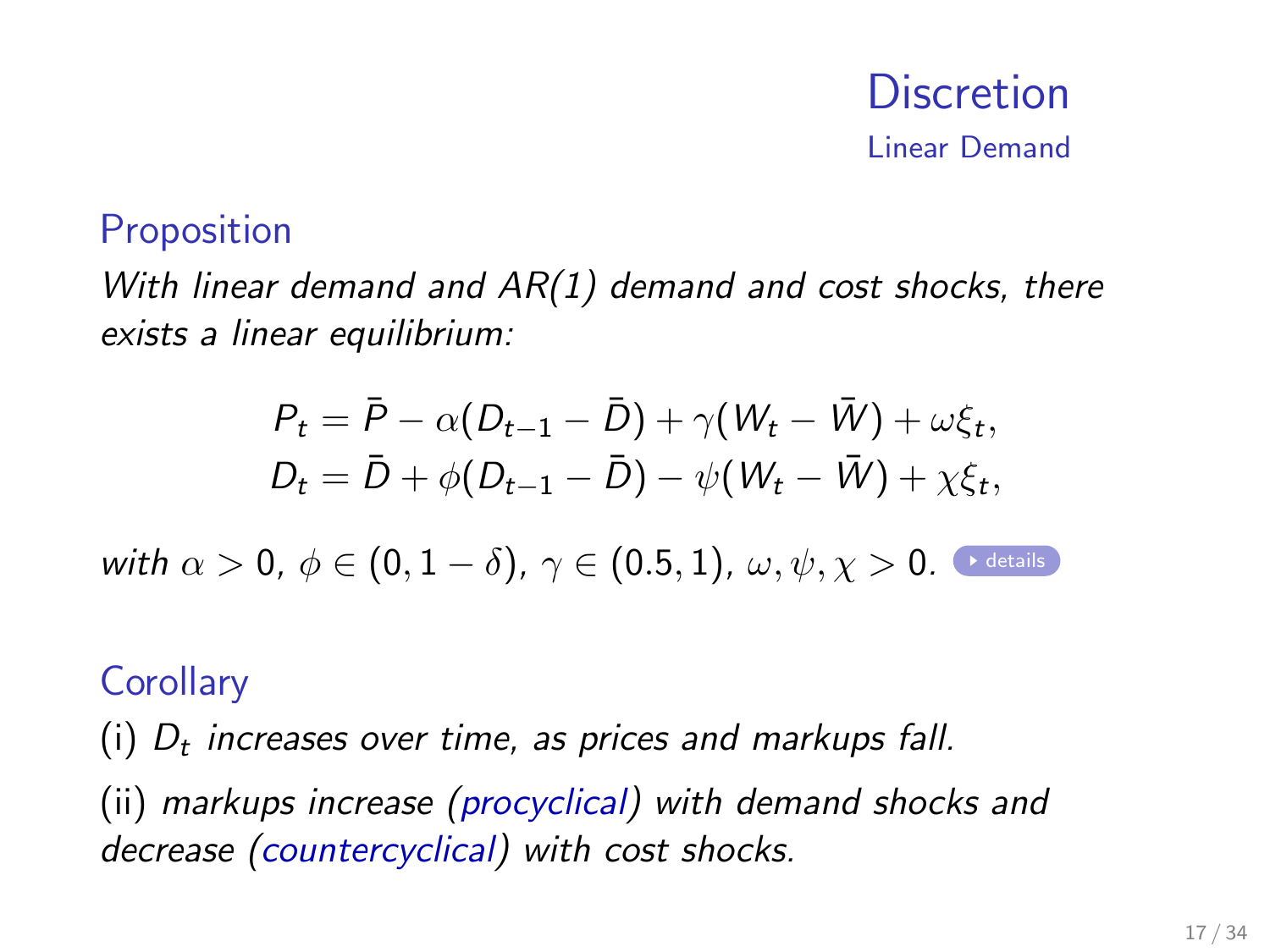#### Monopolistic competition

• D-good is a CES aggregator of varieties:

$$
D_t = \left(\int_0^1 D_t^{\frac{\sigma-1}{\sigma}} \mathrm{d}i\right)^{\frac{\sigma}{\sigma-1}}
$$

- Two alternative assumptions:
	- (i) Durable aggregator:  $D_t = X_t + (1 \delta)D_{t-1}$ .

Constant markup pricing (Barsky et al., 2007)

(ii) Durable varieties:  $D_{it} = X_{it} + (1 - \delta)D_{i,t-1}$ .

Problem isomorphic to that of a monopolist with  $\xi_t$  related to the equilibrium dynamics of  $D_t$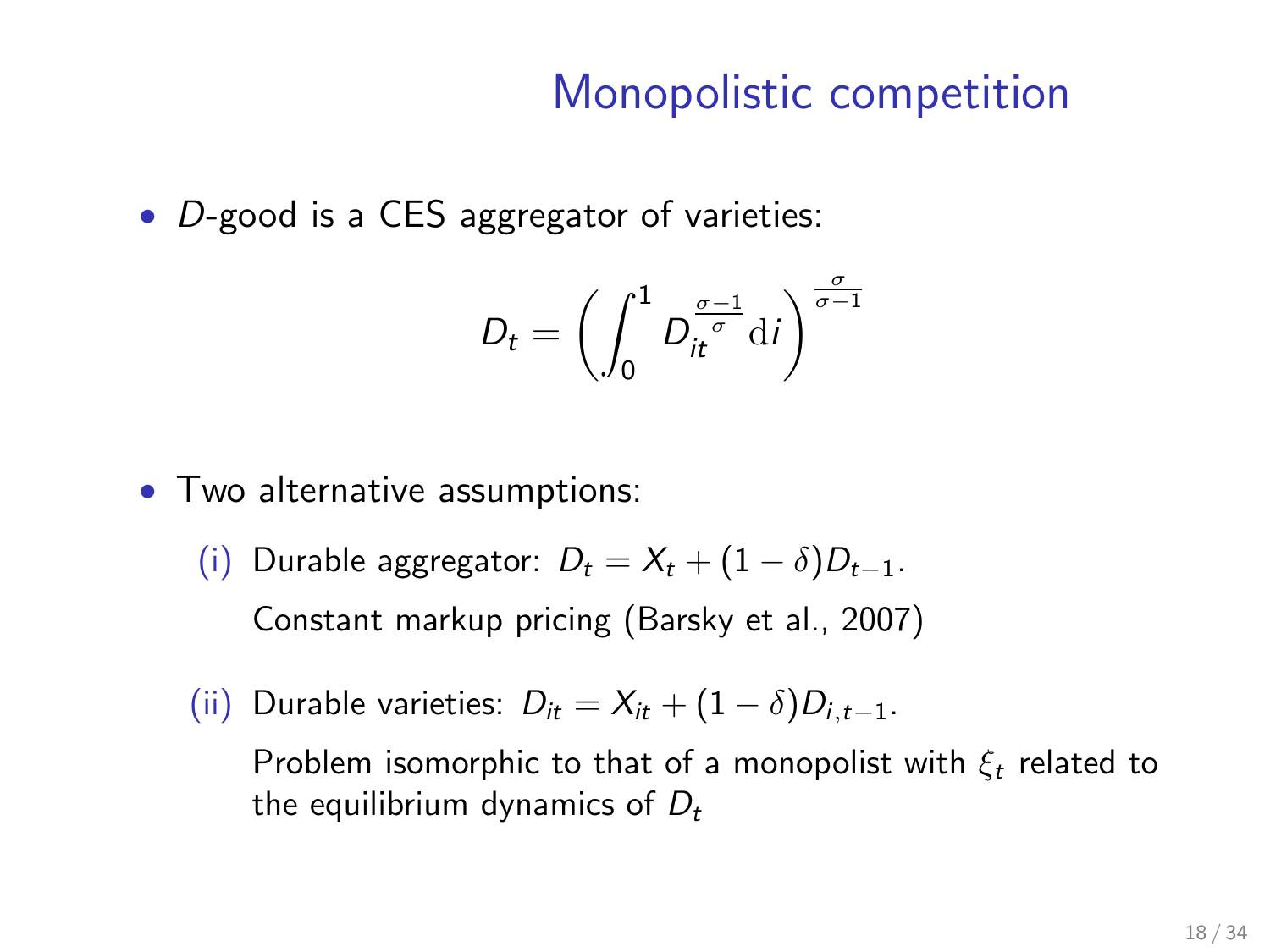#### Durable Good Oligopoly Commitment (Cournot-Nash)

- Consider N symmetric firms producing a homogenous durable good with constant marginal cost and no shocks
- Durable good dynamics

$$
D_t = (1 - \delta)D_{t-1} + \sum_{i=1}^N x_{it}
$$

- A given firm commits to a sequence  $\{\tilde{x}_{it}\}\$  given the symmetric strategy of the other  $N - 1$  firms  $\{x_t\}$ . In equilibrium,  $\tilde{x}_t = x_t$
- In equilibrium,  $x_t = \frac{1}{h}$  $\frac{1}{N} \big( D_t - (1 - \delta) D_{t-1} \big)$  and  $\lambda_t = D_t / N \Rightarrow$

$$
(P_t - W_t) - \beta (1 - \delta) \mathbb{E}_t \{ P_{t+1} - W_{t+1} \} = -\frac{D_t}{N} u''(D_t, \xi_t)
$$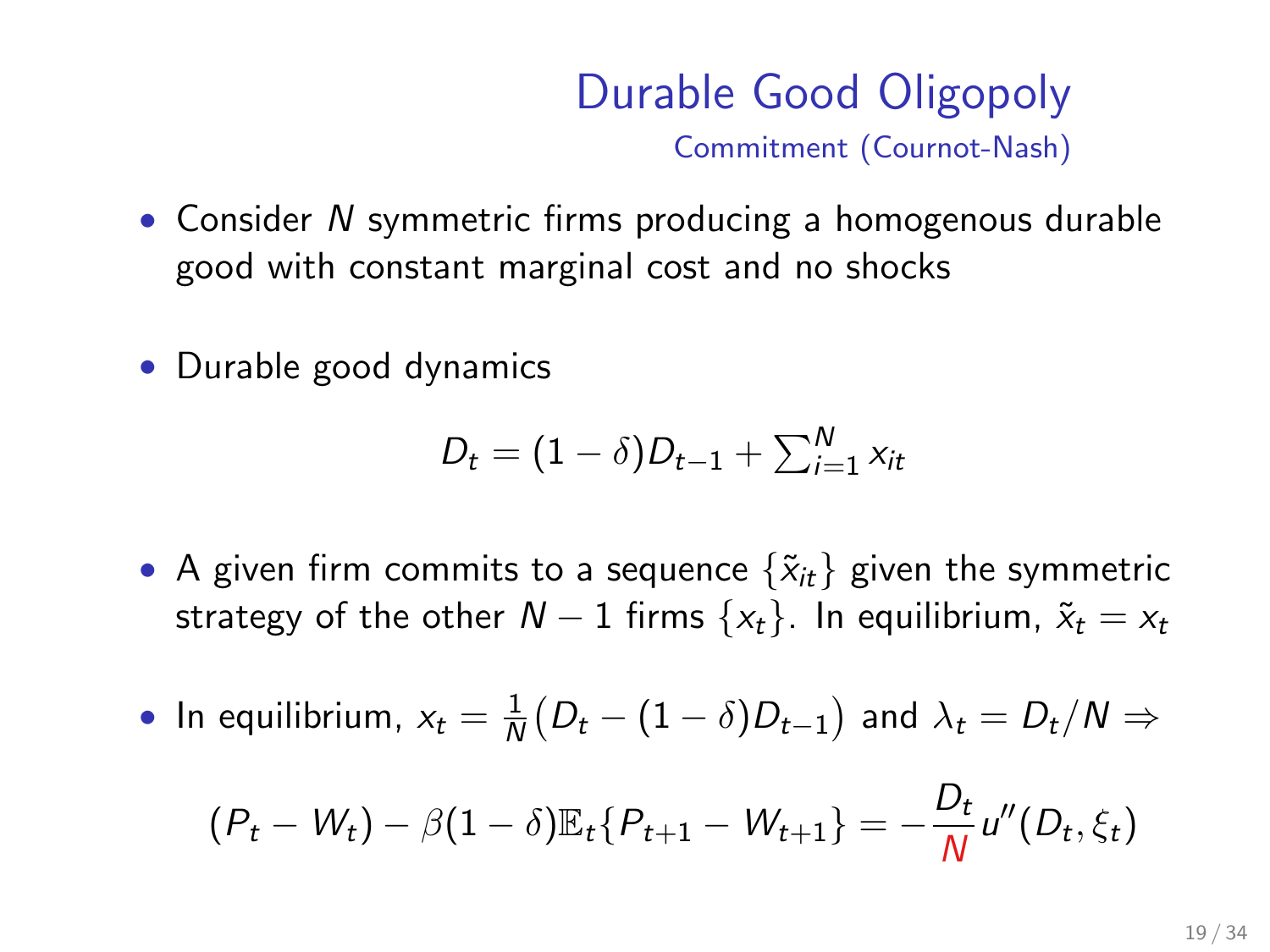#### Durable Good Oligopoly Discretion (Cournot-MPE)

- Under discretion, both competition within firm over time and between firms at a given  $t$  reduces markups
- A firm chooses  $\tilde{x}(D_{-})$  given the symmetric strategy  $x(D_{-})$  of the other  $N - 1$  firms and equilibrium price next period  $p(D)$ :

$$
v(D_{-}) = \max_{\tilde{x}, D, P} \{ (P - W)\tilde{x} + \beta v(D) \}
$$
  
s.t. 
$$
D = (1 - \delta)D_{-} + (N - 1)x(D_{-}) + \tilde{x}
$$

$$
P = u'(D) + \beta(1 - \delta) \mathbb{E}p(D)
$$

• The solution to this problem in equilibrium yields:

$$
\tilde{x}(D_{-}) = x(D_{-}),
$$
  $P = p(D_{-}),$   
 $D = f(D_{-}) = (1 - \delta)D_{-} + Nx(D_{-})$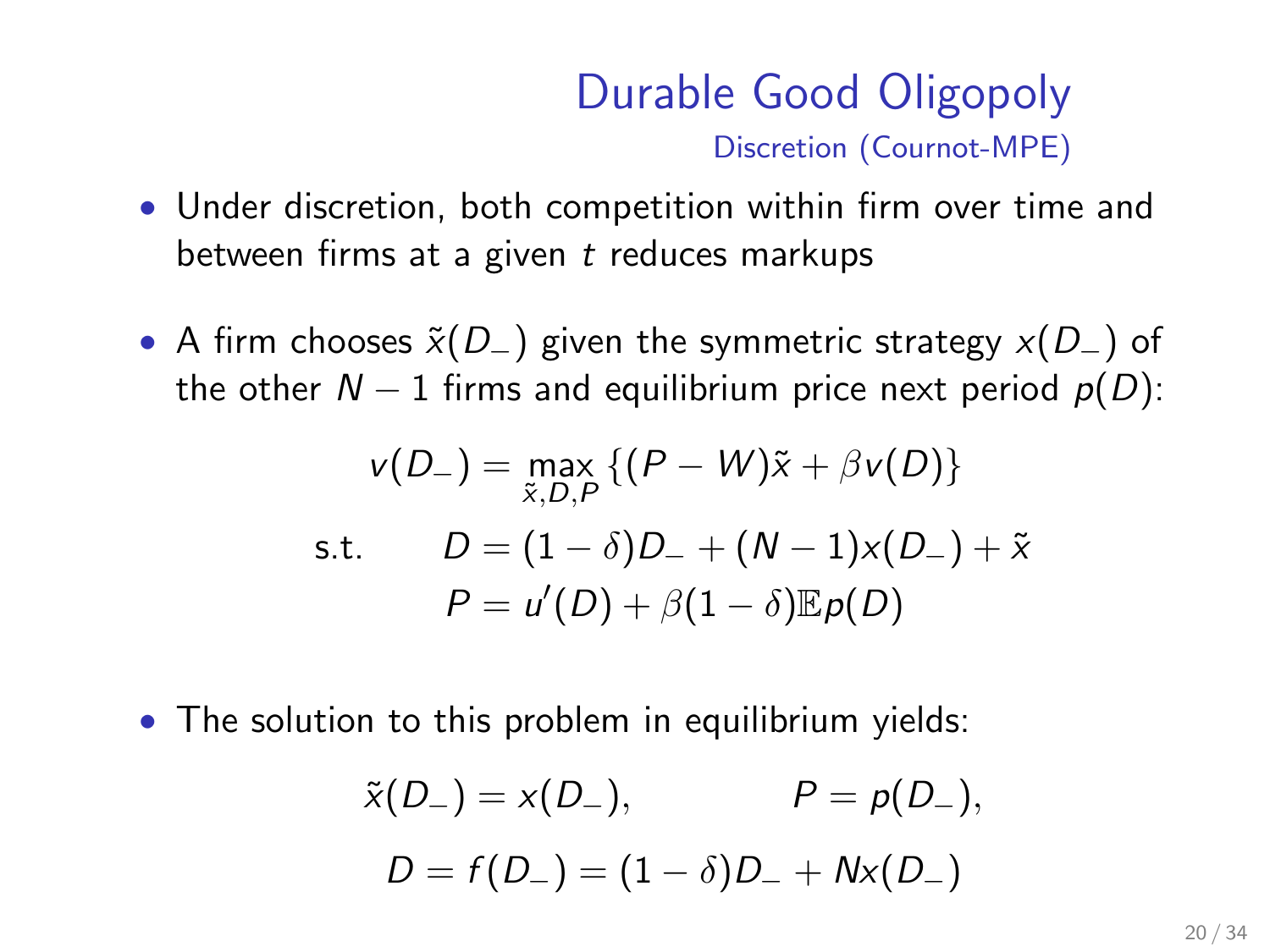# Durable Good Oligopoly

Discretion (Cournot-MPE)

• Optimality condition for a firm:

$$
(P - W) - \beta [(1 - \delta) + (N - 1)x'(D)] (P' - W') = \tilde{x}(D_{-}) ( - u''(D) - \beta (1 - \delta) p'(D))
$$

• Impose equilibrium:

$$
\tilde{x}(D_{-}) = x(D_{-}) = \frac{1}{N}(f(D_{-}) - (1 - \delta)D)
$$

• Then equilibrium dynamics is characterized by

$$
u'(D_t) = P_t - \beta (1 - \delta) P_{t+1},
$$
  
\n
$$
(P_t - W) - \beta (P_{t+1} - W) \left( \frac{1 - \delta}{N} + \frac{N - 1}{N} f'(D_t) \right)
$$
  
\n
$$
= \frac{D_t - (1 - \delta) D_{t-1}}{N} \frac{1}{-\varphi'(P_t)},
$$

where  $D_t = f(D_{t-1})$ ,  $P_t = p(D_{t-1})$  and  $\varphi(\cdot) = f\big(p^{-1}(\cdot)\big)$ . 21 / 34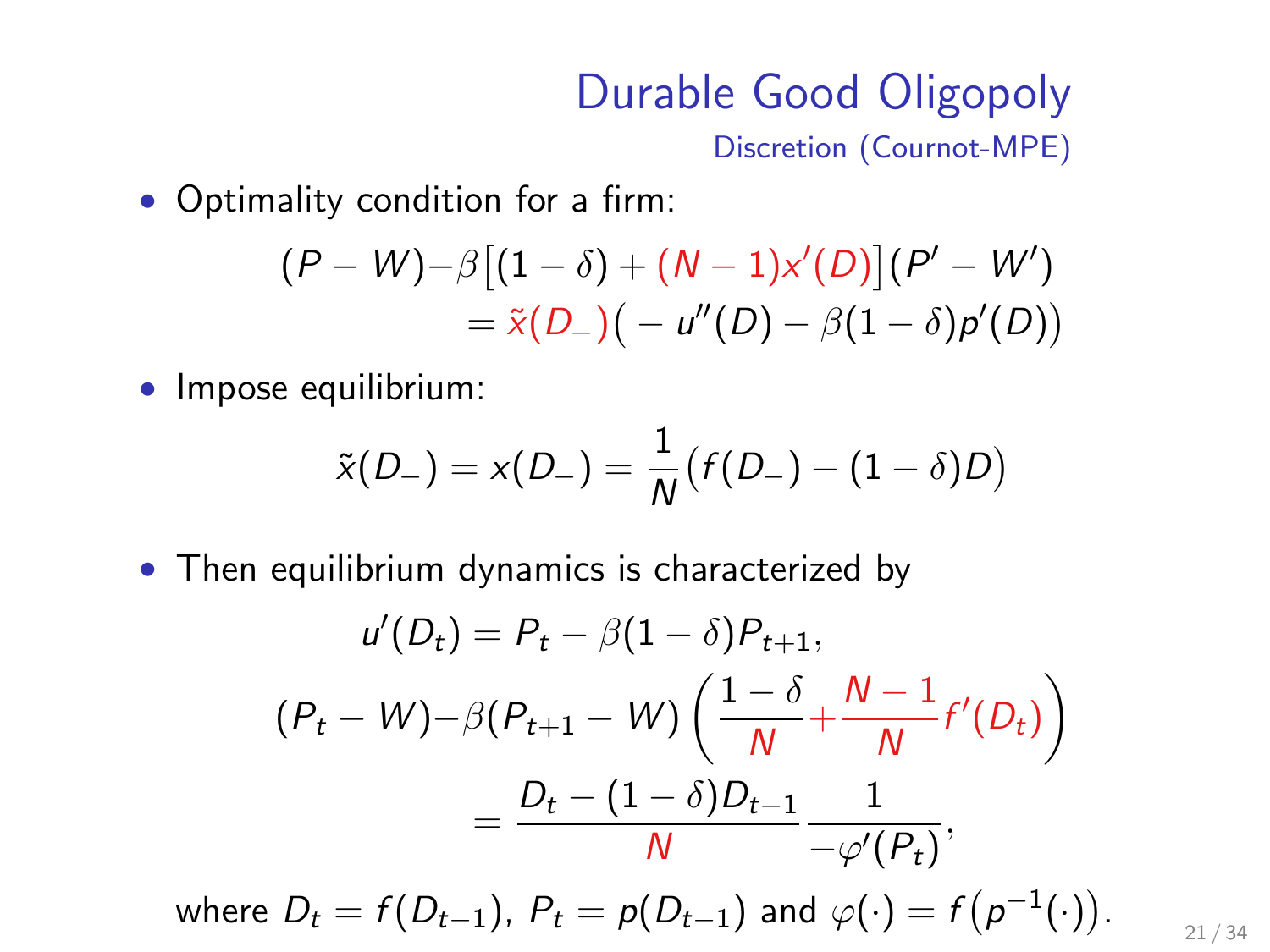#### Durable Good Oligopoly Linear Demand

#### **Proposition**

With linear demand, there exists a linear oligopoly equilibrium:

$$
D_t = \bar{D} + \phi^{(N)}(D_{t-1} - \bar{D})
$$
 and  $P_t = \bar{P} - \alpha^{(N)}(D_{t-1} - \bar{D}).$ 

 $\phi^{(\mathsf{N})}$  and  $\alpha^{(\mathsf{N})}$  decrease in  $\mathsf{N}.$  And [details](#page-0-0)

— As number of firms increases, prices are closer to marginal cost and there is less endogenous dynamics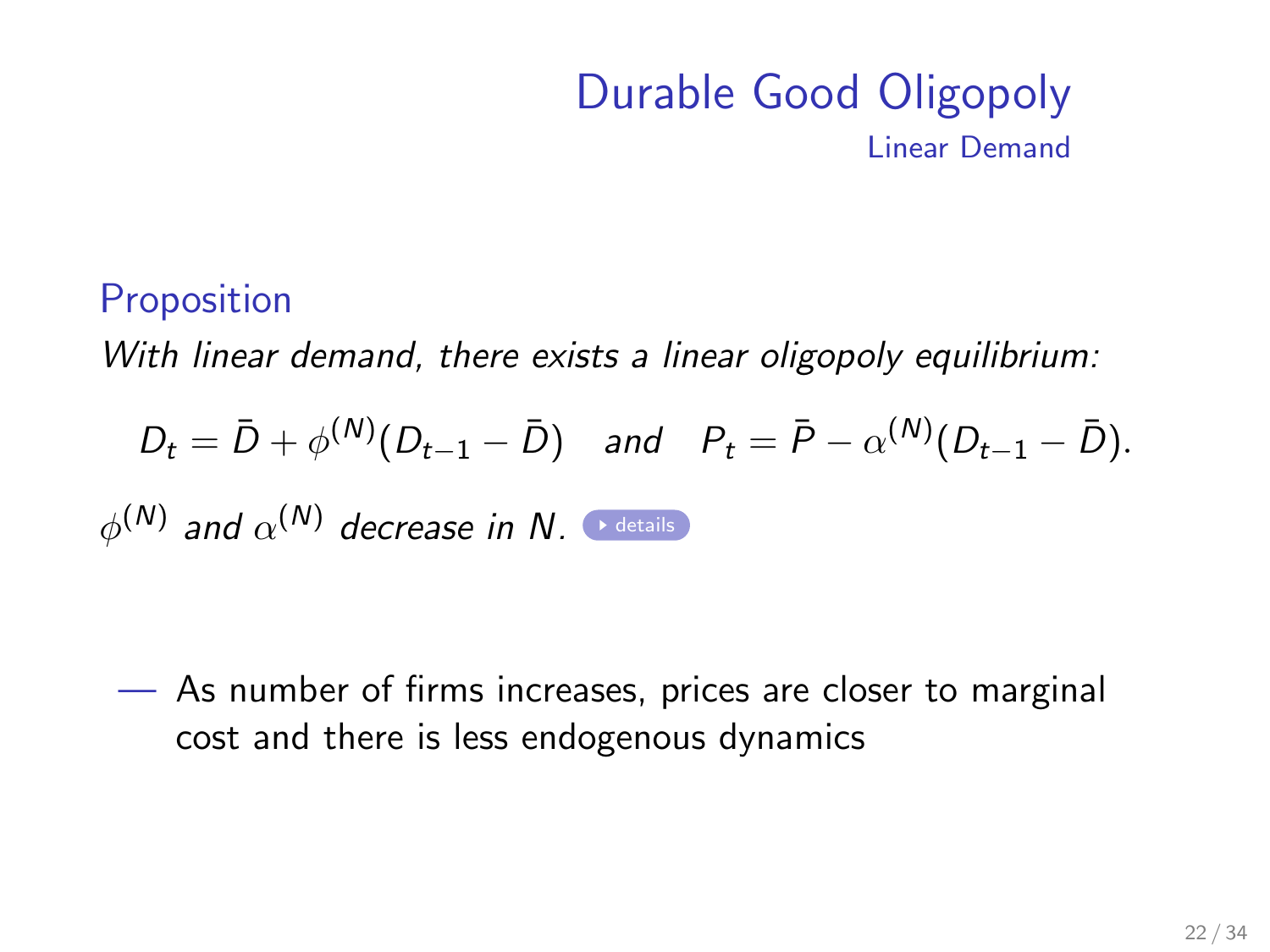- Steady state markup cannot be solved for without  $p'(\bar{D})$ .
- To compute the steady state markup exactly, we need to know all derivatives of the policy function  $p(D)$  at D.
- Similar problem arises in hyperbolic discounting
	- Krusell, Kuruscu, and Smith (2002)
	- Judd (2004)
	- Polynomial approximations
- In the case of durables, polynomial approximations should work perfectly.
- Each additional higher order term is suppressed by  $\phi^n$ .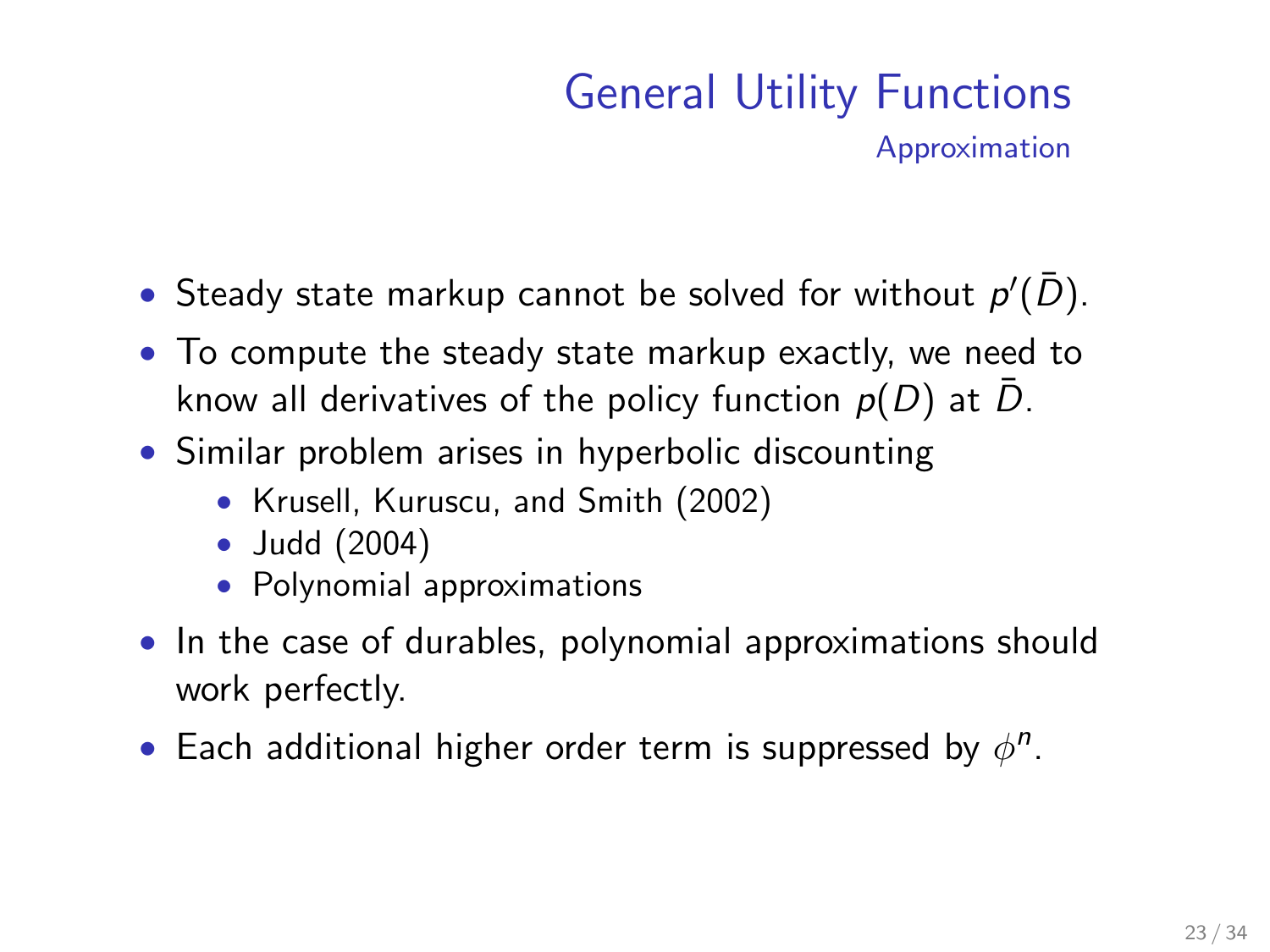• In the case of monopoly, the transition function  $f(D)$  satisfies

$$
\frac{\left(1-\beta\left(1-\delta\right)\right)W - u'\left(f\left(D\right)\right)}{f\left(D\right) - \left(1-\delta\right)D} - u''\left(f\left(D\right)\right)
$$
\n
$$
= \beta\left(1-\delta\right)\frac{\left(1-\beta\left(1-\delta\right)\right)W - u'\left(f\left(f\left(D\right)\right)\right)}{f\left(f\left(D\right)\right) - \left(1-\delta\right)f\left(D\right)}f'\left(f\left(D\right)\right)
$$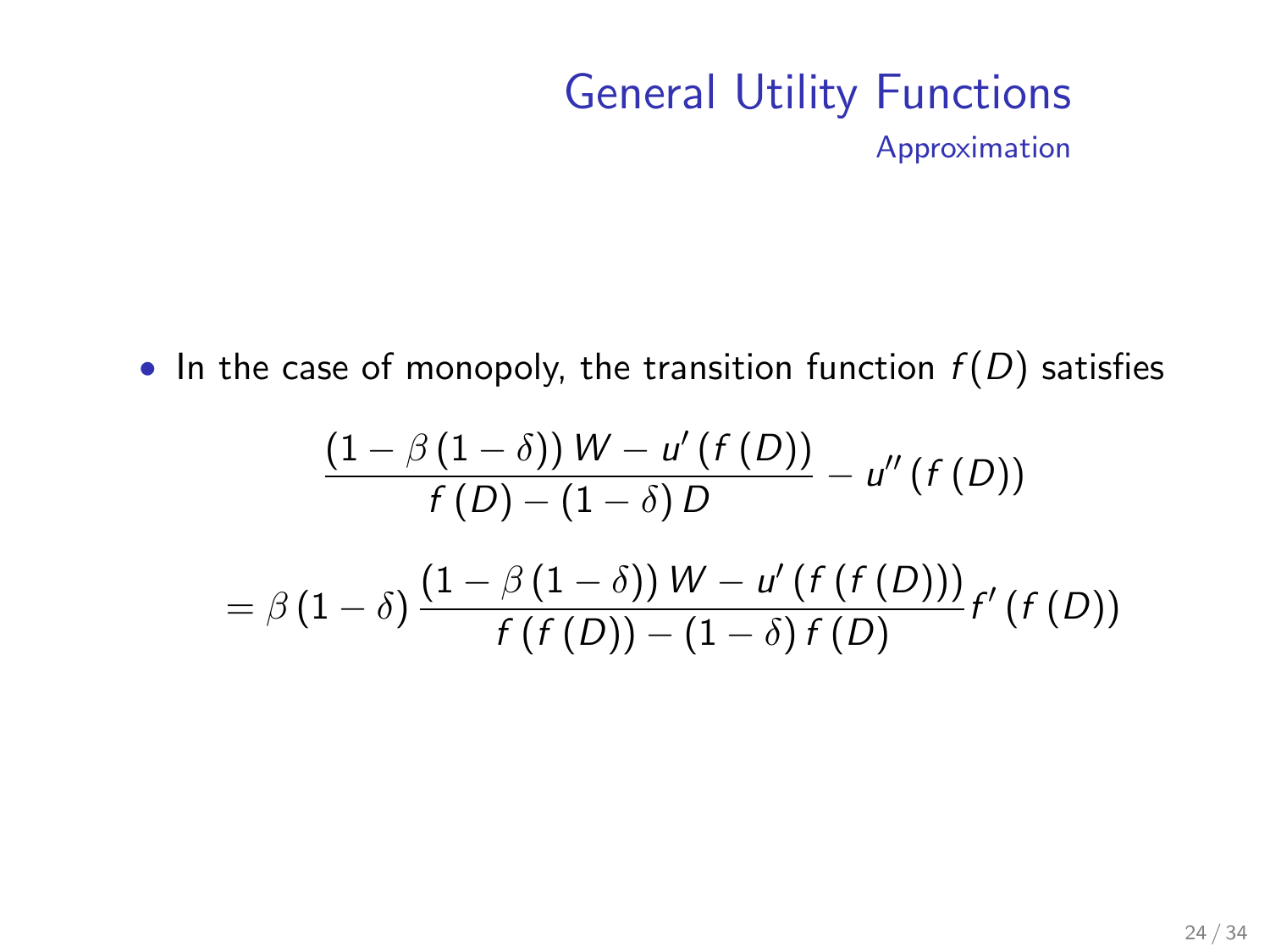- Express  $f(D)$  as a power series.
- When Taylor expanded, the functional equation gives an infinite number of conditions for the derivatives of  $f(D)$  at  $\overline{D}$
- The first one links  $\bar{D}$  and  $f'(\bar{D})$ .
- The second one links  $\bar{D}$ ,  $f'(\bar{D})$ , and  $f''(\bar{D})$ .
- The third one links  $\bar{D}$  and the first three derivatives.
- Etc.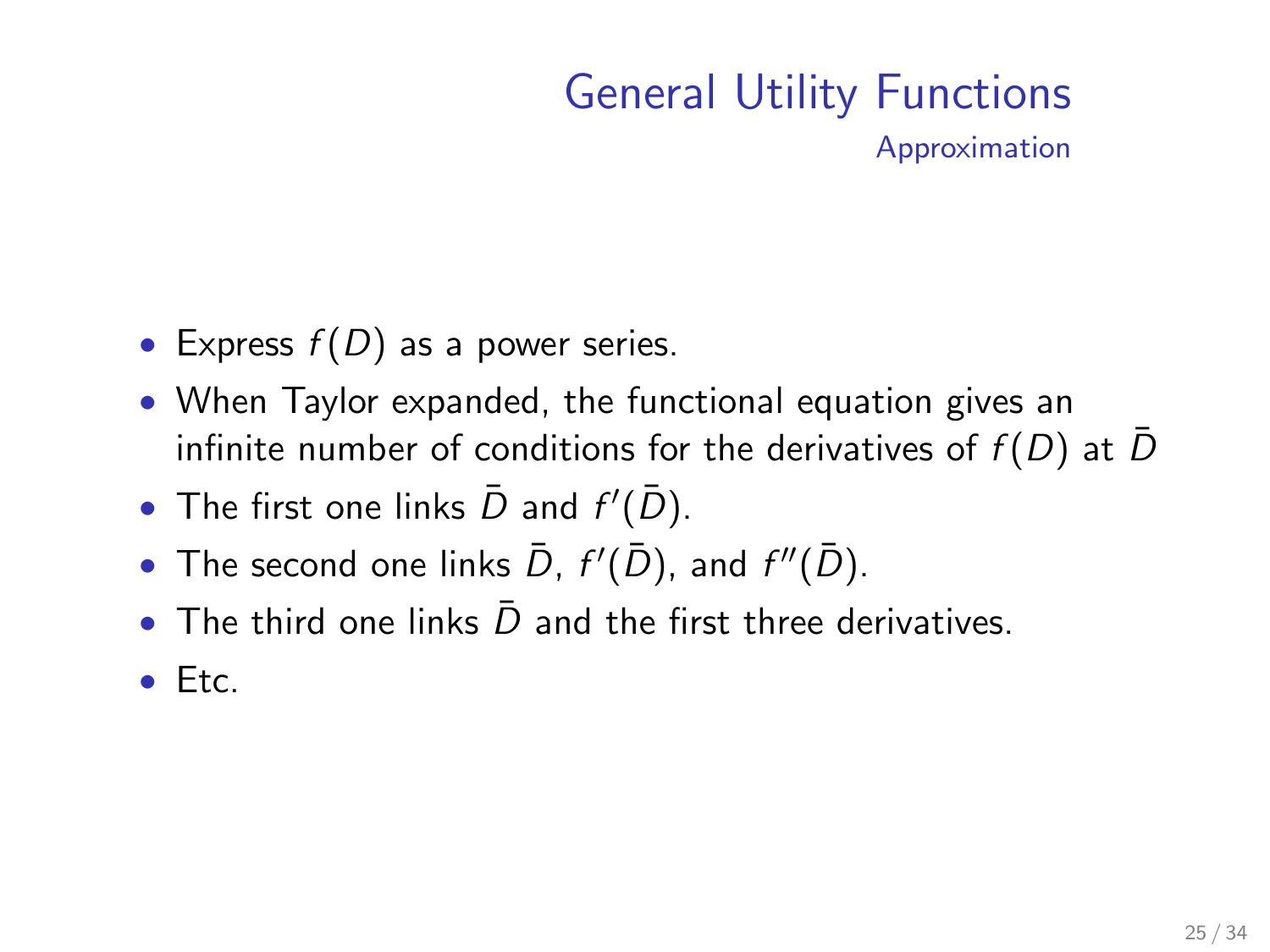- If we set  $f^{(n)}(\bar{D})$  to zero and solve the system, we make only a small mistake proportional to  $\phi^{\textit{n}}$ , where  $\phi \equiv f^{\prime}(\bar{D})$
- In practice, only a couple of terms will be needed.
- When translated to the GE context, this means that it is possible to solve GE models with durables and discretion, for arbitrary utility functions.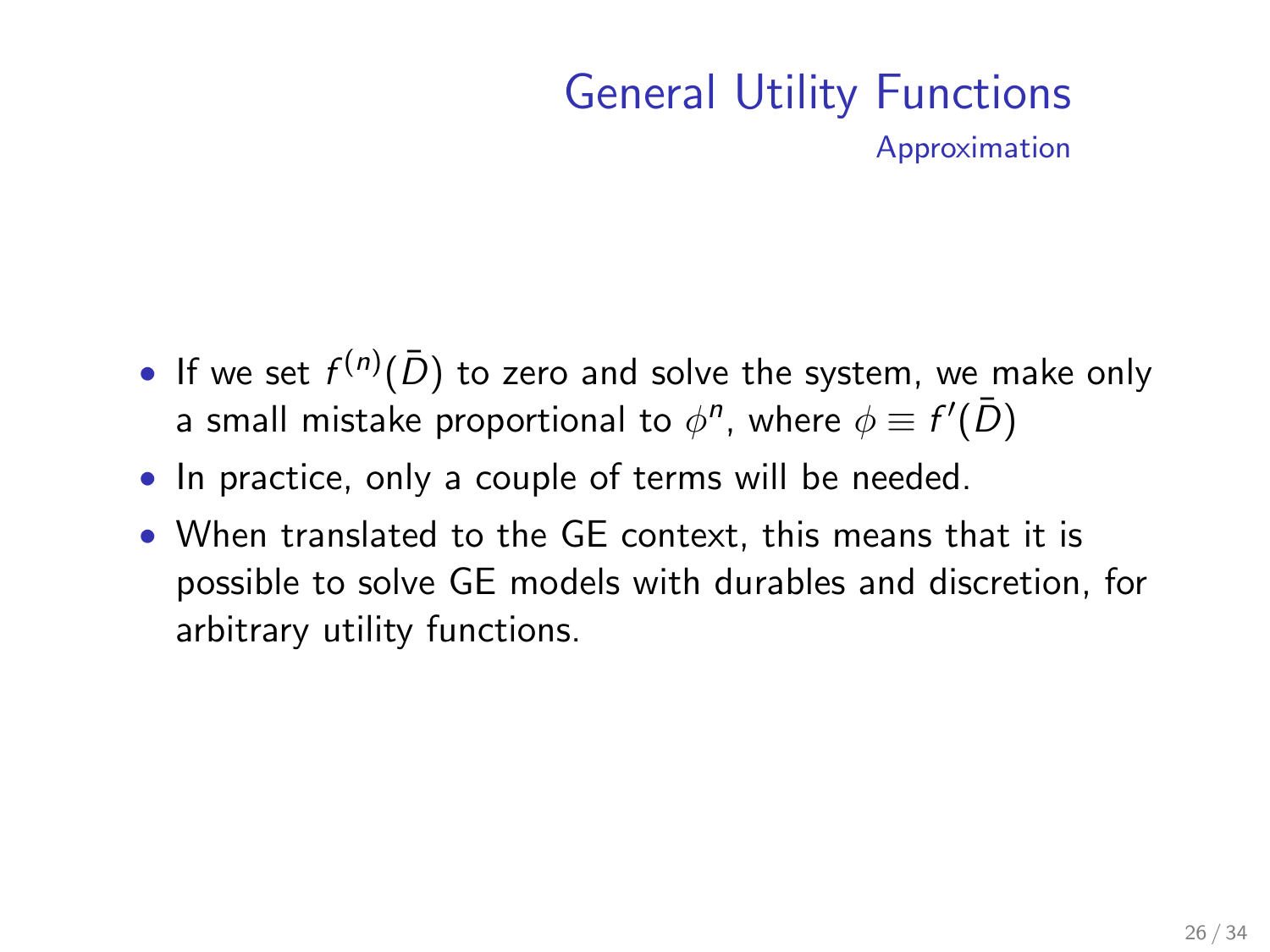- $\beta = 0.9$
- $\delta = 0.2$
- Constant elasticity  $\sigma = 2$
- Value function iteration on a grid, polynomial smoothing:

$$
V(D_{-}) = \max_{D} \left\{ \left( u'(D) + \beta(1-\delta)p(D) - W \right) (D - (1-\delta)D_{-}) + \beta V(D) \right\}
$$

Update  $\tilde{V}(D_{-})$  and  $D = \tilde{f}(D_{-})$ , and calculate

$$
\widetilde{p}(D_{-})=u'\big(f(D_{-})\big)+\beta(1-\delta)p\big(f(D_{-})\big)
$$

Polynomially smooth  $f(\cdot)$  and  $p(\cdot)$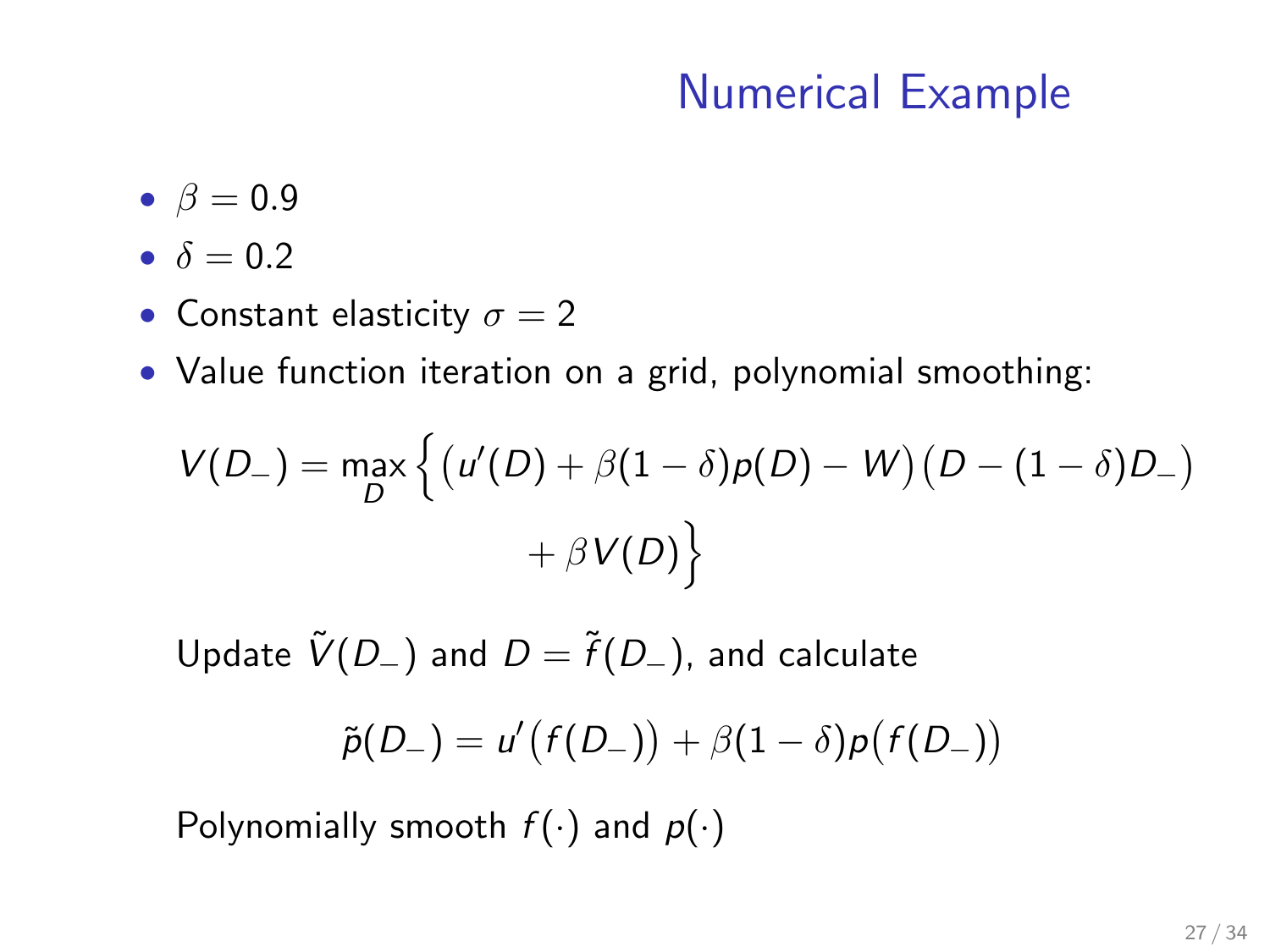Dynamics with no shocks



Figure: Dynamic path of  $D_t$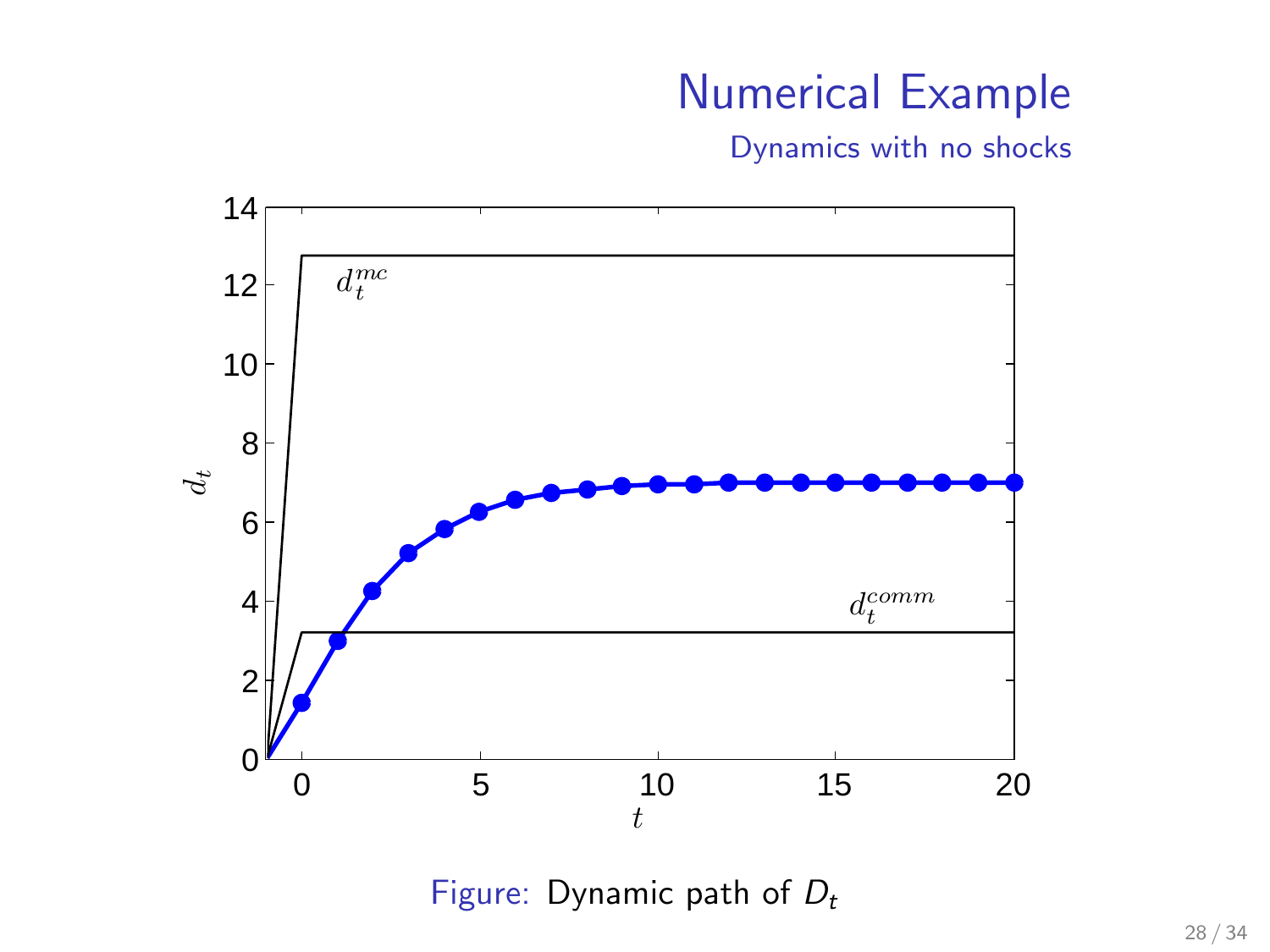Dynamics with no shocks



Figure: Dynamic path of  $P_t$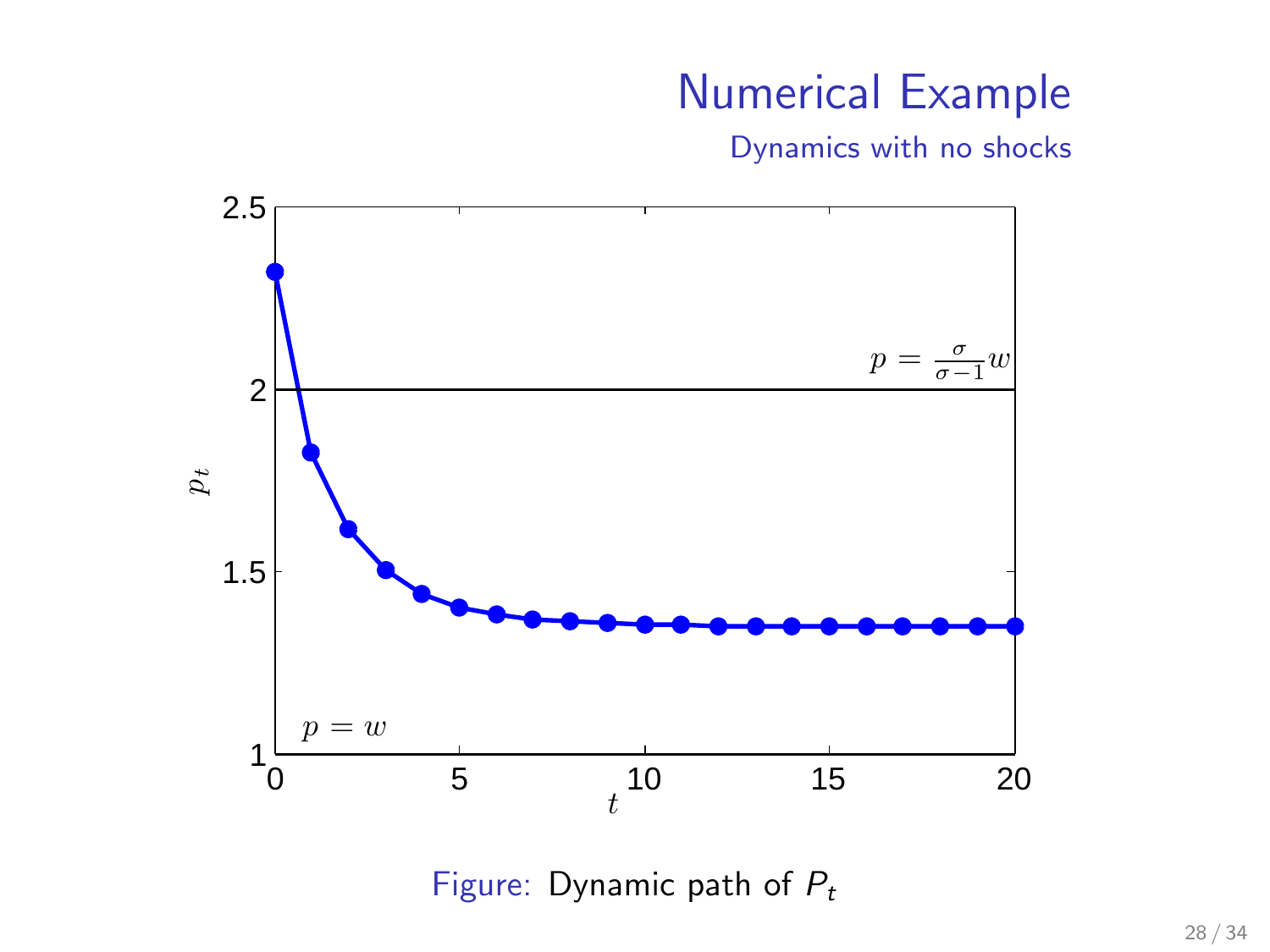Unexpected permanent cost increase



Figure: Response of  $P_t$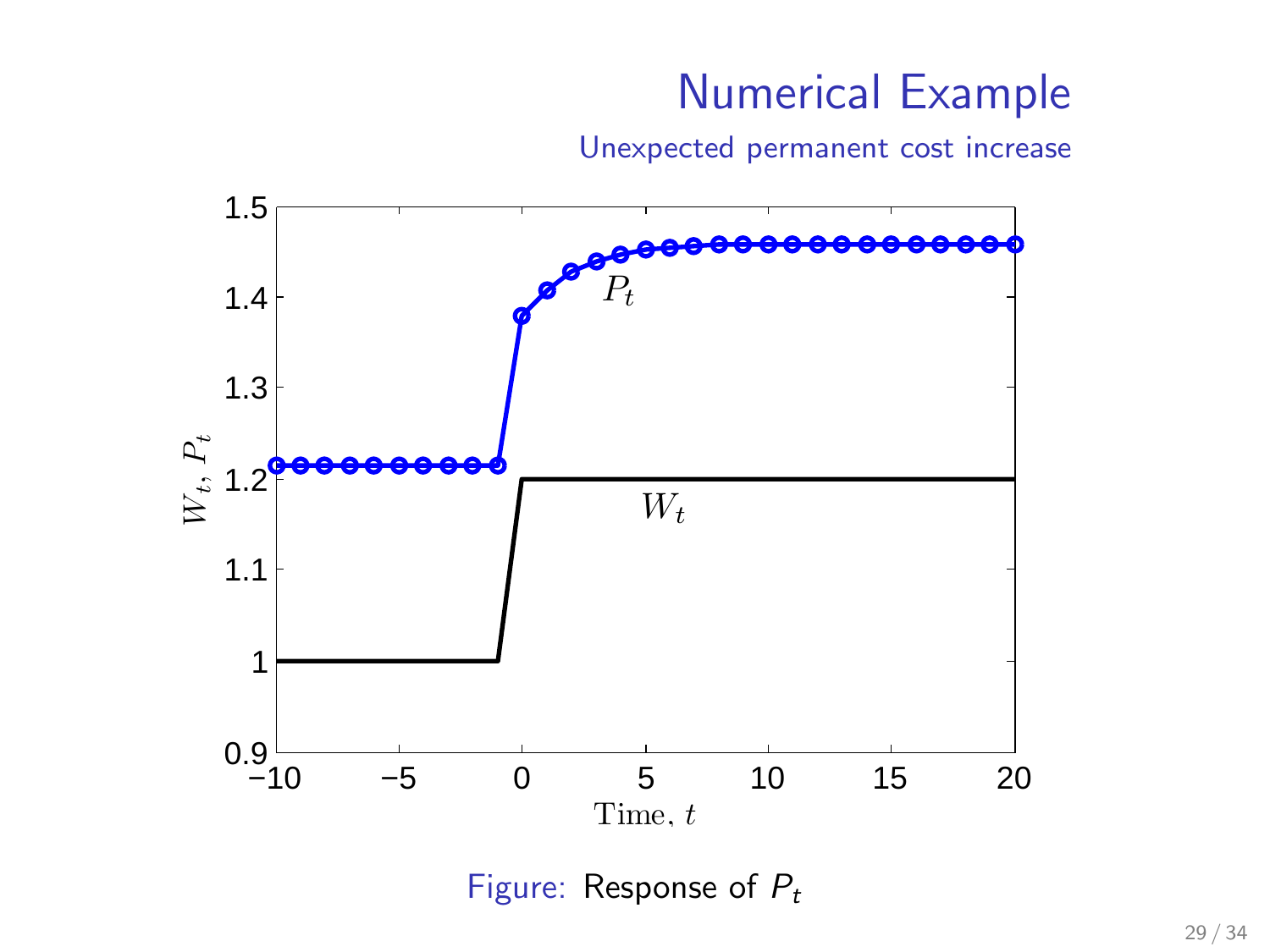Unexpected permanent cost increase



Figure: Response of markup,  $P_t/W_t$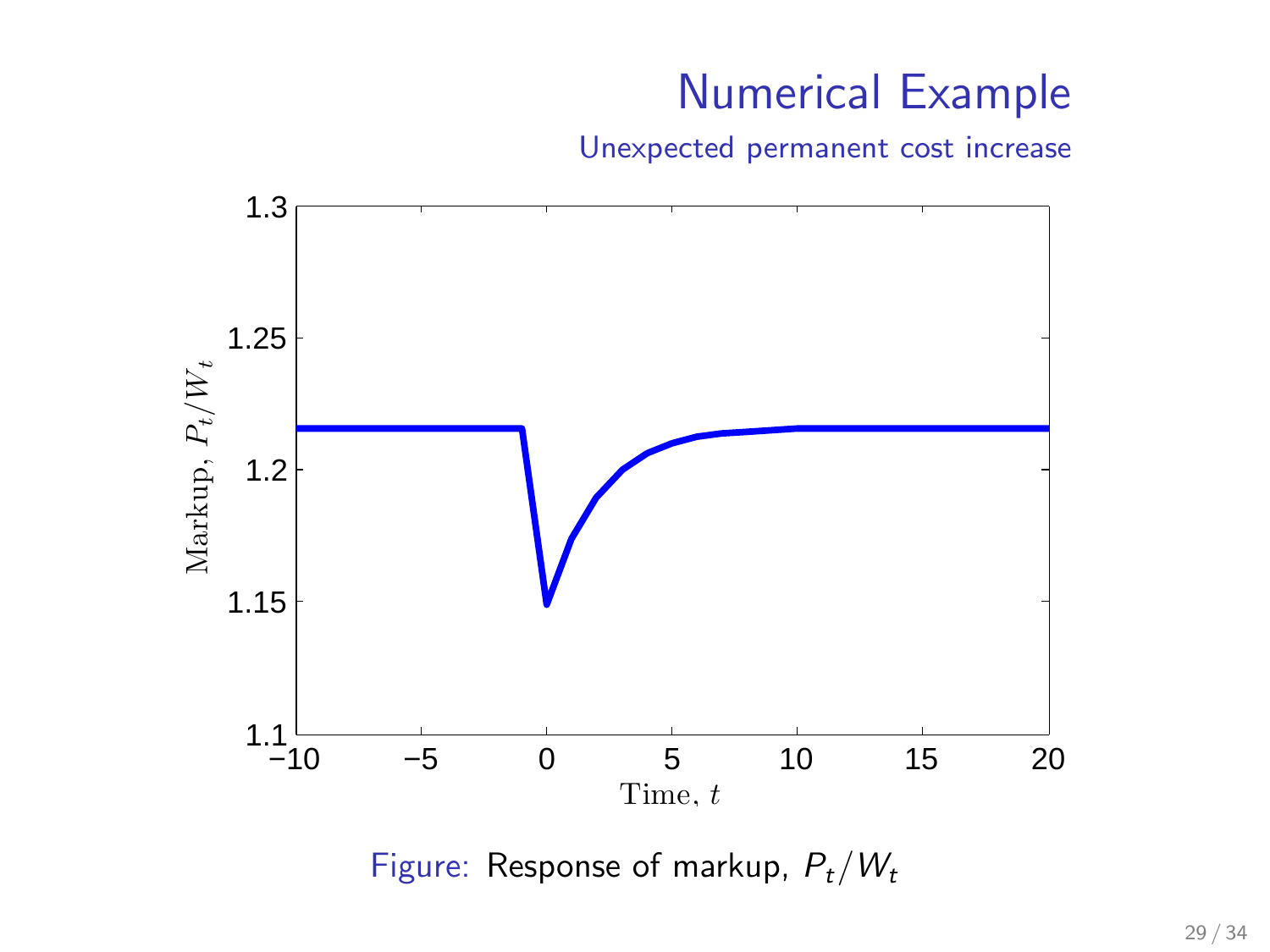Unexpected permanent cost increase



Figure: Response of  $D_t$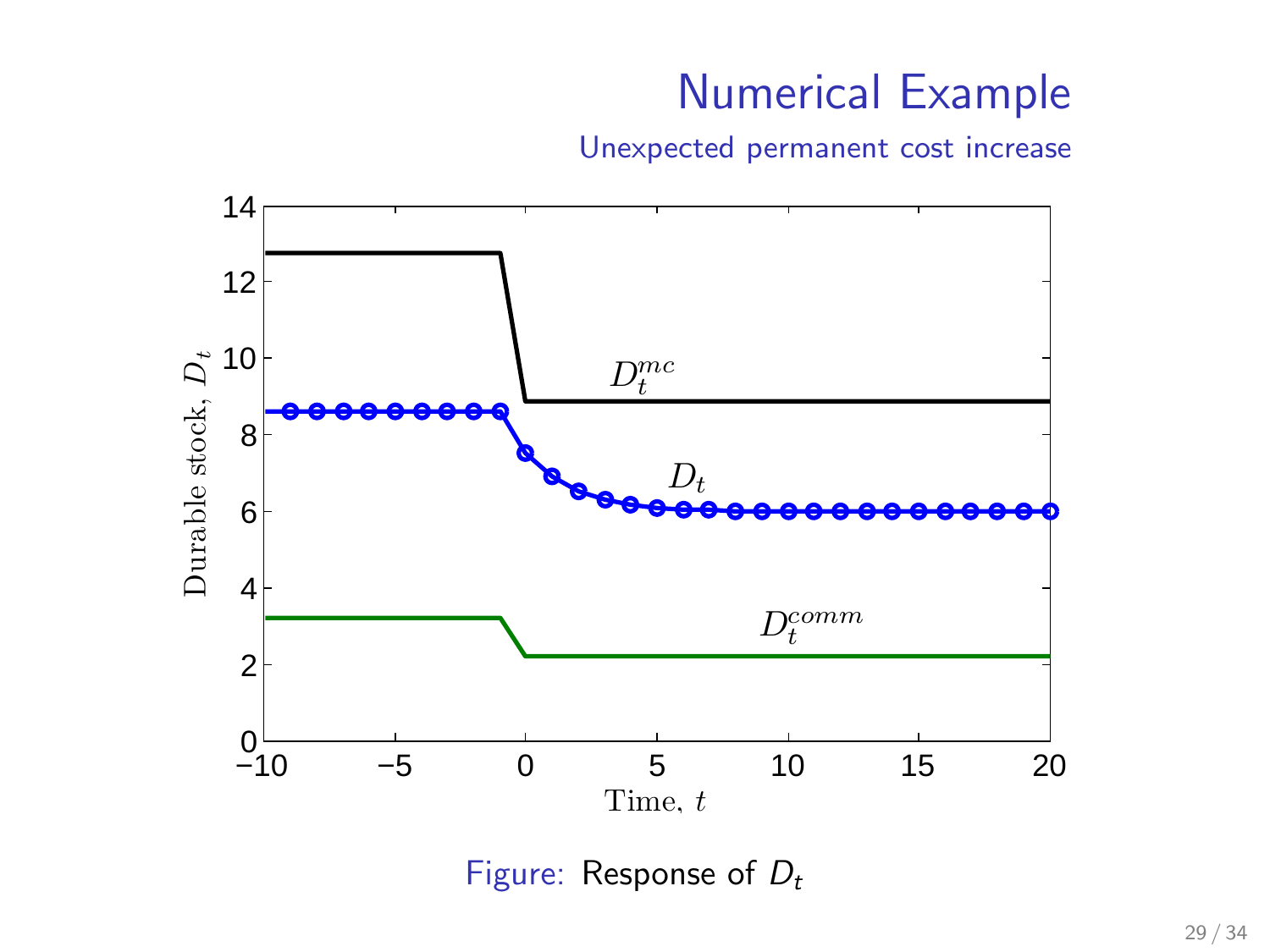Unexpected permanent demand increase



Figure: Response of  $P_t$  and markup  $P_t/W_t$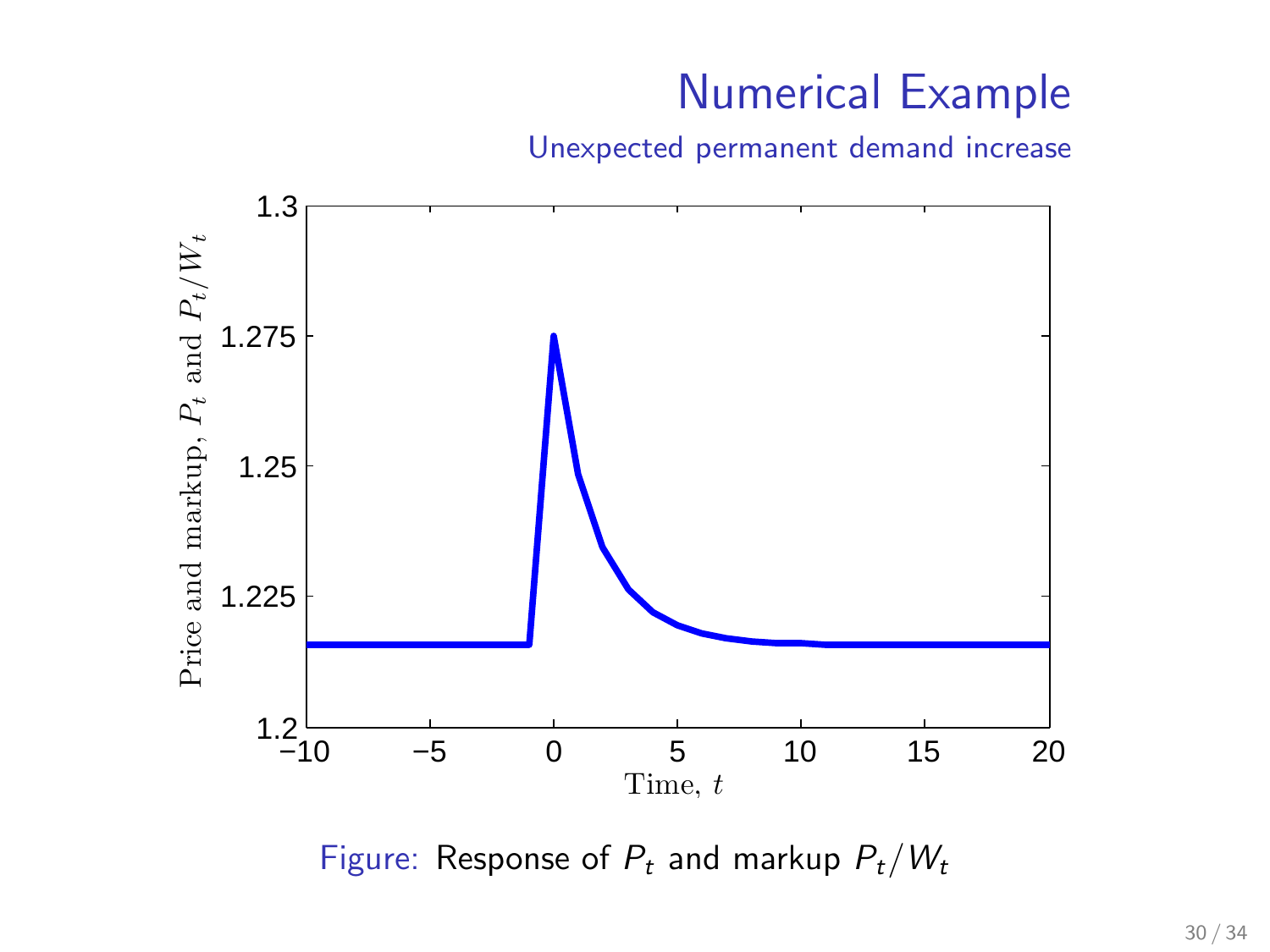Unexpected permanent demand increase



Figure: Response of  $D_t$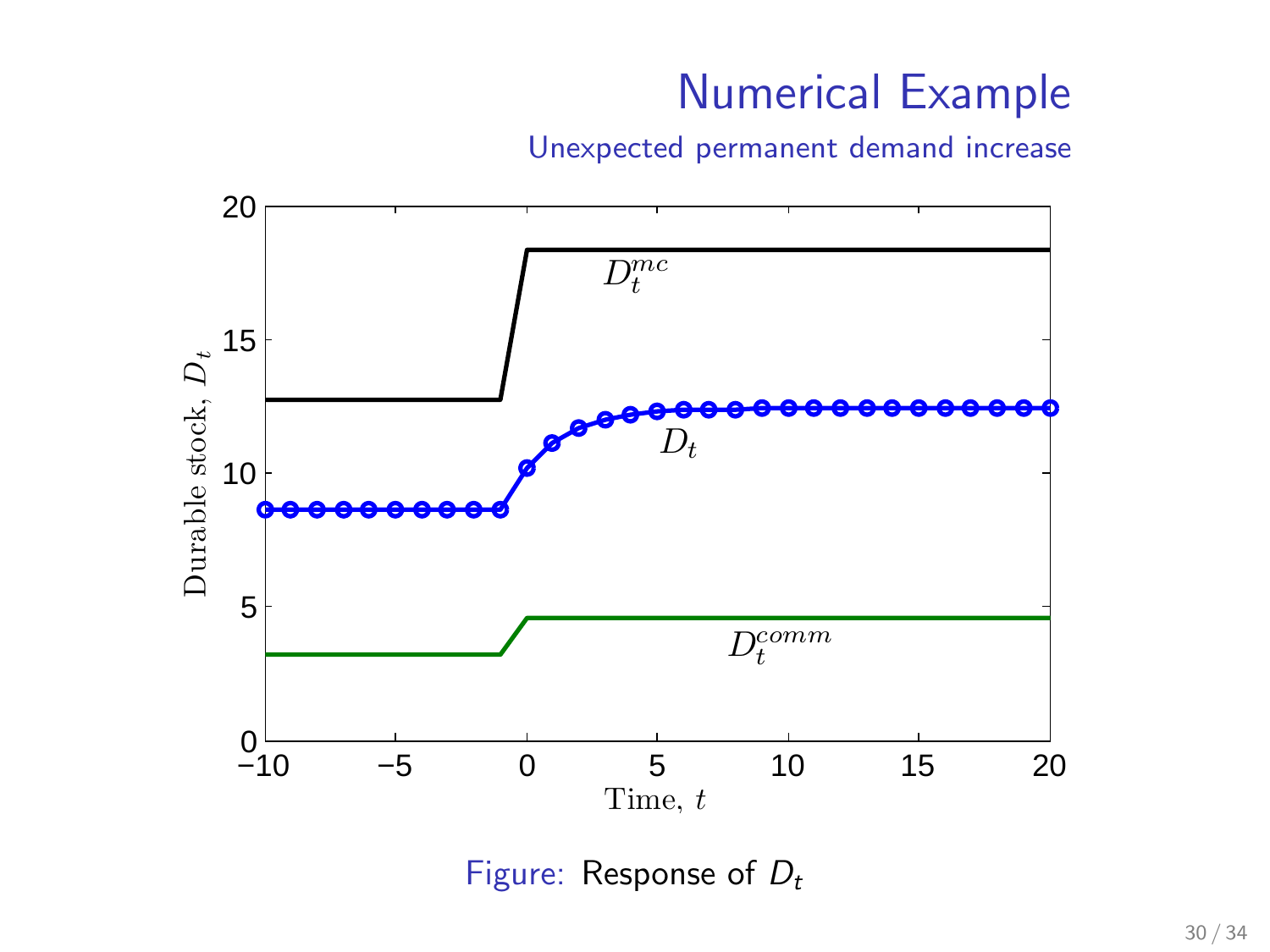Stochastic cost shocks

| log(·)                   | $\sigma$ (%) | $\Omega$ | $corr(\cdot, \log W_t)$ |
|--------------------------|--------------|----------|-------------------------|
| Wage, $W_t$              | 4.9          | 0.80     | 1.00                    |
| Price, $P_t$             | 5.1          | 0.90     | 0.88                    |
| Markup, $P_t/W_t$        | 2.2          | 0.69     | $-0.19$                 |
| Durable stock, $D_t$     |              |          |                         |
| — constant markup        | 15.5         | 0.79     | $-0.99$                 |
| — discretion             | 122          | 0.95     | $-0.75$                 |
| — ratio (disc/comm)      |              |          | 0.29                    |
| Durable purchases, $X_t$ |              |          |                         |
| - constant markup        | 70.7         | $-0.08$  | $-0.31$                 |
| — discretion             | 21.4         | 0.57     | $-0.91$                 |
| — ratio (disc/comm)      |              |          | 0.16                    |

#### Table: Statistical properties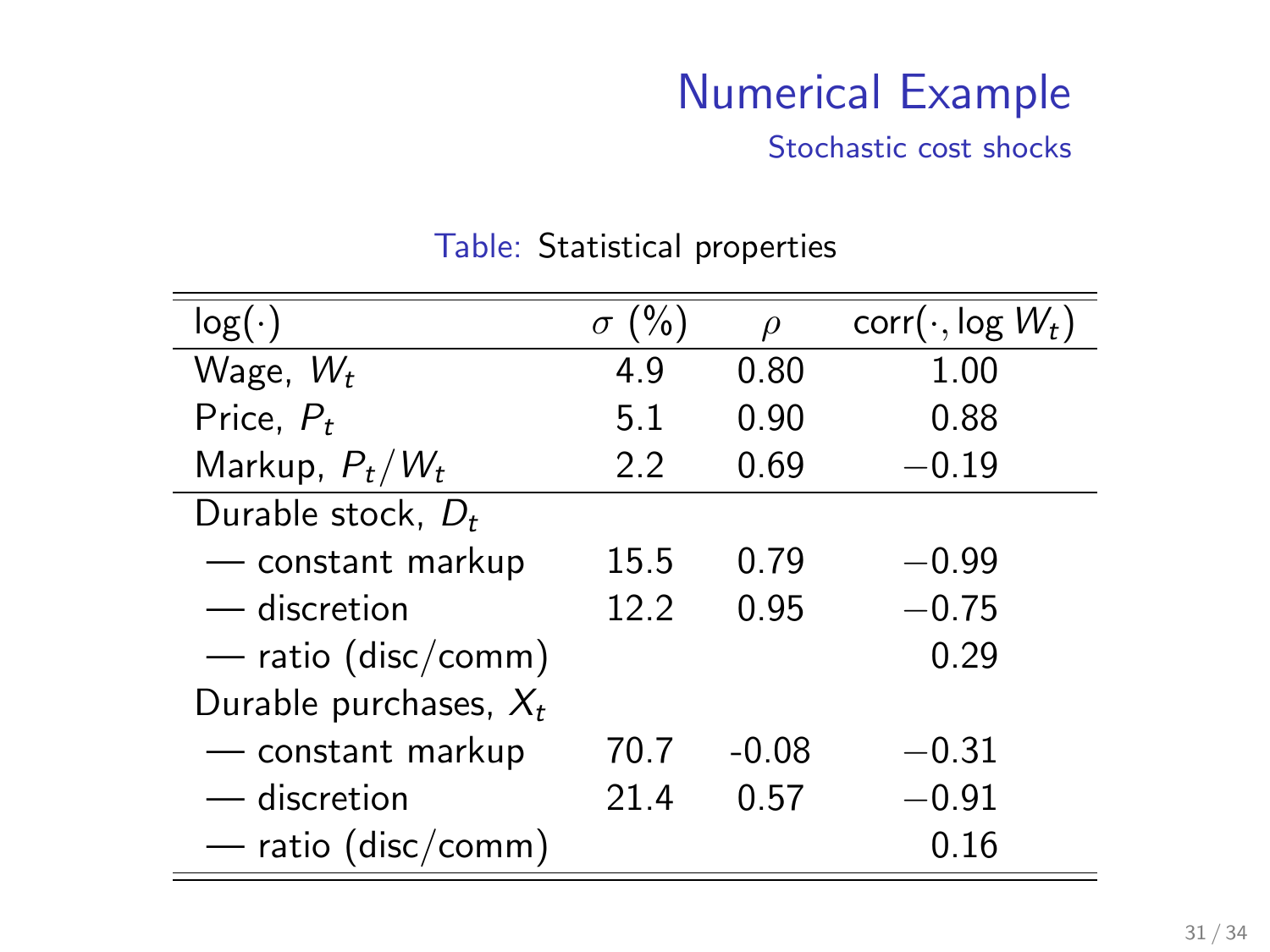Stochastic cost shocks

|                    | $log W_t$          | $log W_{t-1}$          |
|--------------------|--------------------|------------------------|
| $log P_t$          | 0.91               |                        |
| $log P_t$          | 0.65               | 0.34                   |
|                    | $\Delta$ log $W_t$ | $\Delta$ log $W_{t-1}$ |
| $\Delta$ log $P_t$ | 0.61               |                        |
| $\Delta$ log $P_t$ | 0.63               | 0.15                   |

#### Table: Pass-through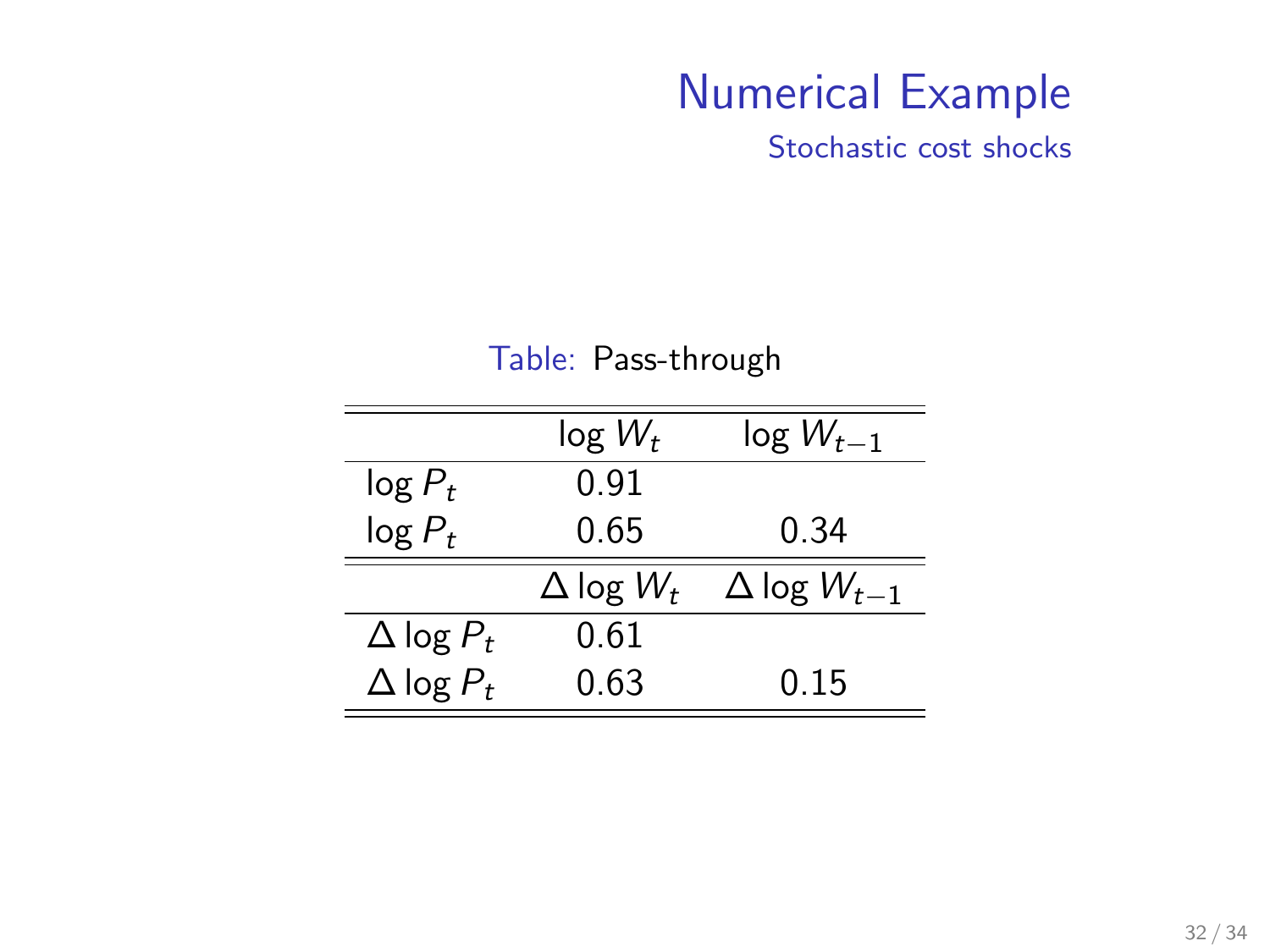Stochastic demand shocks

| $log($ .                  | (% )<br>$\sigma$ | Ω       | $corr(\cdot, \log \xi_t)$ |
|---------------------------|------------------|---------|---------------------------|
| Demand, $\xi_t$           | 4.8              | 0.77    | 1.00                      |
| Price and markup, $P_t/W$ | 1.9              | 0.79    | $-0.18$                   |
| Durable stock, $D_t$      |                  |         |                           |
| - constant markup         | 9.7              | 0.77    | 1.00                      |
| — discretion              | 7.2              | 0.94    | 0.66                      |
| $-$ ratio (disc/comm)     |                  |         | $-0.22$                   |
| Durable purchases, $X_t$  |                  |         |                           |
| - constant markup         | 36.1             | $-0.03$ | 0.91                      |
| - discretion              | 13.6             | 0.56    | 0.55                      |

#### Table: Statistical properties